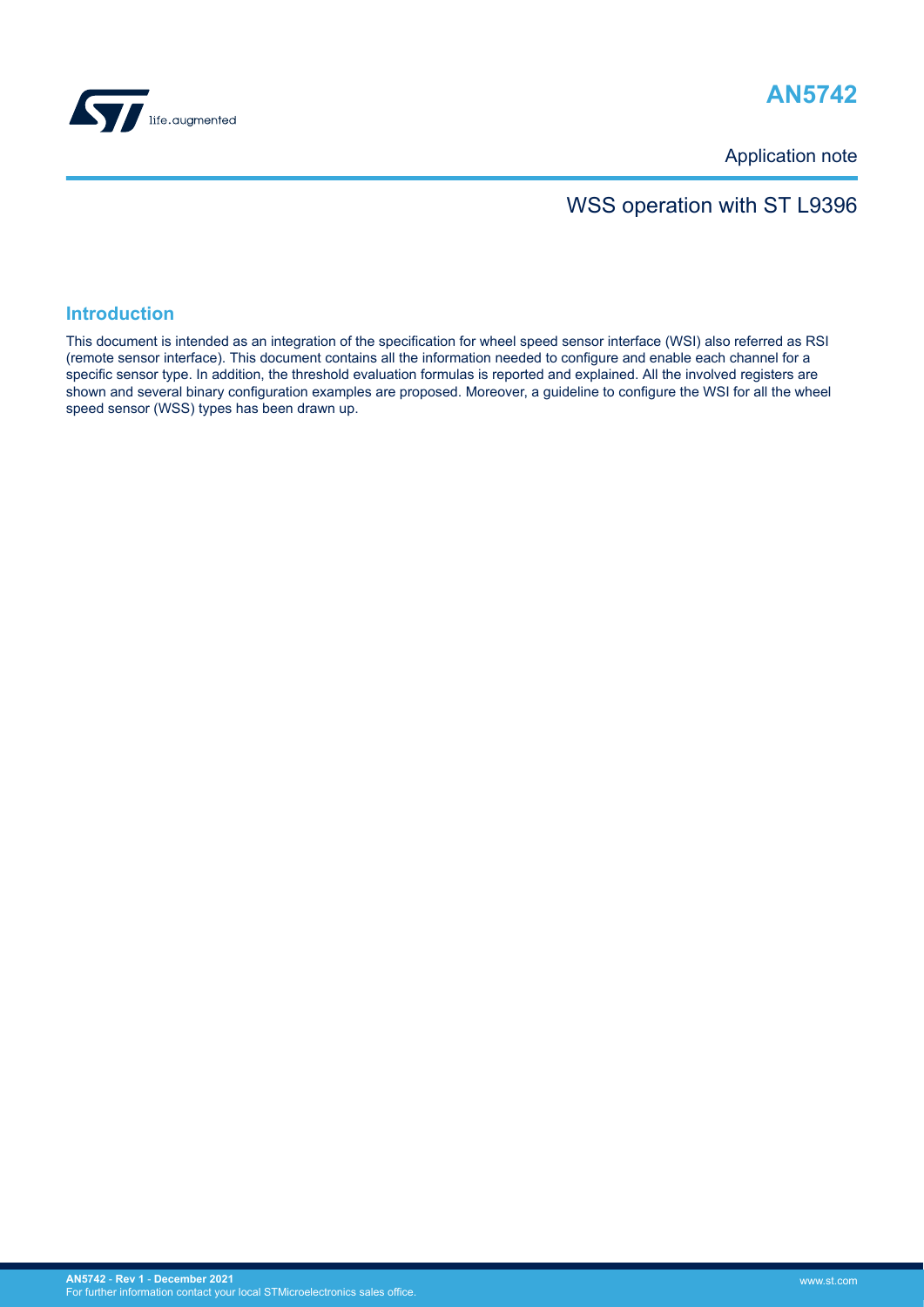## **1 ST L9396 wheel speed sensor interface (WSI)**

L9396 is able to decode the signals coming from wheel speed sensor through an analog current sensing which works together with a fast ADC and a logic control unit, which allows to modulate the speed information on the WSOx pin. A simplified block diagram is shown in Figure 1.



**Figure 1. WSI block scheme**

The IC is able to operate with several sensors, in particular the following one have been considered:

- Standard active 2-level sensor (7/14 mA): Allegro ATS682LSH
- PWM encoded 2-level sensor (7/14 mA, 1 edge per tooth): Allegro ATS651LSH
- PWM encoded 2-level sensor (7/14 mA, 2 edges per tooth): Infineon TLE4942, BOSCH DF11
- VDA compliant 3-level sensor (7/14/28 mA): Philips KMI22/1

Each sensor is either able to provide simple information related to the speed of the rotating wheel through a frequency variation of the output-current signal (STD) or is able to provide further diagnostic through a duty cycle modulation (PWMs) or Manchester encoder (VDA). WSS that fits last description is also called AMR-based (see Note). Referring to AMR technology, the four available WSS types can be classified as follows:

- VDA compliant, 3-level WSS are AMR-based;
- PWM encoded, 2-level, 2 edges/tooth WSS are AMR-based;
- PWM encoded, 2-level, 1 edge/tooth WSS are not AMR-based;
- Standard active 2-level WSS are not AMR-based.

*Note: AMR stands for "automated meter reading". This technology includes all the sensing solutions that give not only a measure of a specific physical phenomenon, but also provide diagnostic information about the sensor itself to guarantee data reliability.*

<span id="page-1-0"></span>57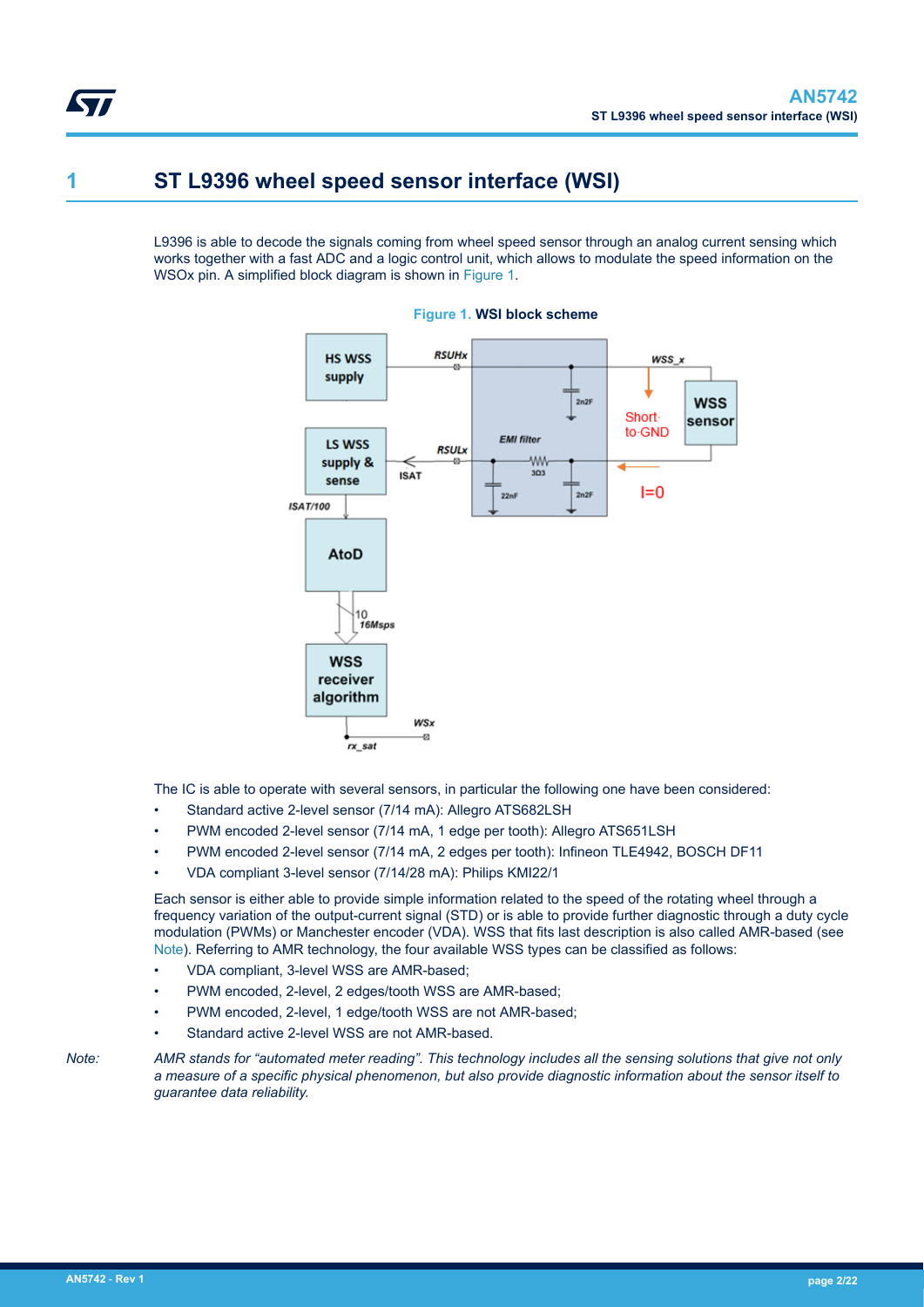## **2 WSI registers**

<span id="page-2-0"></span>*Eal* 

In this paragraph, the registers involved in normal operation and testing of the device are listed and described. Each register is characterized by a 7-bit address to be accessible via SPI; it can be readable/writable depending by its function in the WSI operation. Any data field has been filled according to this format:

- "0b" prefix indicates a binary configuration;
- "0x" prefix indicates a hexadecimal value;
- "0" indicates that all bits of the data field are set to '0', regardless of the coding and of the data field length.

### **2.1 Sensor control register (RS\_CTRL)**

The RS\_CTRL register stores remote sensor control field. The main properties of the register are hereby listed:

- Address: 0001011;
- Type: read/write.

| Data field | <b>Description</b>                                                                                                                                            | <b>Reset value</b> | <b>Reset event</b>      |
|------------|---------------------------------------------------------------------------------------------------------------------------------------------------------------|--------------------|-------------------------|
| Bit 5      | INIT: allow access to all the configuration registers.<br>including WSICTRL [03] data field.<br>$0 \Rightarrow$ access denied<br>$\Rightarrow$ access granted | $\mathbf 0$        | <b>SSM RESET, LBIST</b> |
| Bit 4      | DIAG: allow access to WSITEST register.<br>$0 \Rightarrow$ access denied<br>$\Rightarrow$ access granted                                                      | $\mathbf 0$        | <b>SSM RESET, LBIST</b> |
| Bit [03]   | CHxEN: channel "x" <sup>(1)</sup> output (DOUT) enable.<br>$0 \Rightarrow$ DOUTx disabled<br>$\Rightarrow$ DOUTx enabled                                      | 0x0                | <b>SSM RESET, LBIST</b> |

### **Table 1. RS\_CTRL register description**

*1. x = <data\_field\_index> +1.*

## **2.2 Sensor configuration registers (RS\_CFG\_0\_1 and RS\_CFG\_2\_3)**

The RS\_CFG\_0\_1 register stores the settings for channels 1 and 2. Any interface is configured by a 10-bit data field. The main properties of the register are hereby listed:

- Address: 00001100;
- Type: read/write.

### **Table 2. WSIRSCR0 register description**

| Data field                                             | <b>Description</b>                                                                                                                                                                   | <b>Reset value</b> | <b>Reset event</b>      |
|--------------------------------------------------------|--------------------------------------------------------------------------------------------------------------------------------------------------------------------------------------|--------------------|-------------------------|
|                                                        | WSFILT[03]: WSO2 deglitch filter time selection.<br>$0x0 \Rightarrow 8 \mu s$                                                                                                        |                    |                         |
| Bit [1619]<br>0x2<br>$0xF = 15.5$ µs<br>$LSB = 500$ ns | <b>SSM RESET, LBIST</b>                                                                                                                                                              |                    |                         |
| <b>Bit 15</b>                                          | WSIPTEN: channel 2 pass-through mode enable<br>(valid only for PWM encoded, 2 edges/tooth sensors).<br>$0 \Rightarrow$ Pass-through disabled<br>$1 \Rightarrow$ Pass-through enabled | 0                  | <b>SSM RESET, LBIST</b> |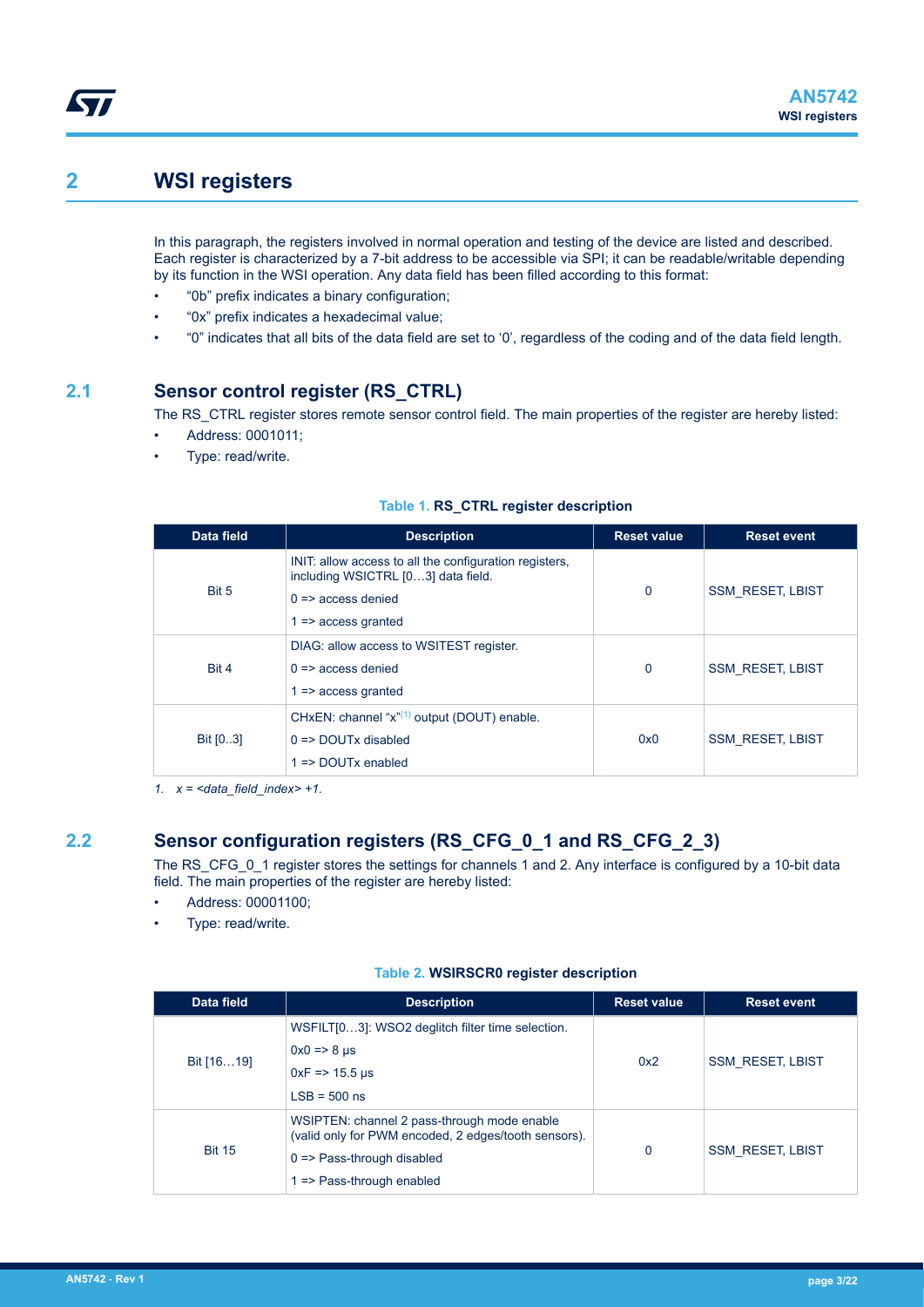| <b>Data field</b> | <b>Description</b>                                                                                                                                                                                                          | <b>Reset value</b> | <b>Reset event</b>      |
|-------------------|-----------------------------------------------------------------------------------------------------------------------------------------------------------------------------------------------------------------------------|--------------------|-------------------------|
| <b>Bit 14</b>     | SSDIS: WSO2 output disabled in case of standstill<br>condition (valid only for PWM encoded, 2 edges/tooth<br>sensors).<br>$0 \Rightarrow$ WSO2 enabled during standstill<br>$1 \Rightarrow$ WSO2 disabled during standstill | 0                  | <b>SSM_RESET, LBIST</b> |
| <b>Bit 13</b>     | WSI FIX THRESH: selection of fixed or auto-<br>adjusting threshold algorithm for channel 2.<br>$0 \Rightarrow$ auto-adaptive thresholds<br>$1 \Rightarrow$ fixed thresholds                                                 | $\mathbf 0$        | <b>SSM_RESET, LBIST</b> |
| <b>Bit 12</b>     | <b>DON'T CARE</b>                                                                                                                                                                                                           | $\mathbf 0$        | <b>SSM_RESET, LBIST</b> |
| <b>Bit 10-11</b>  | STS: sensor type selection for channel 2.<br>$00 \Rightarrow$ two level, standard<br>01 => three level, VDA<br>10 => two level, PWM encoded, 2 edges/tooth<br>11 => two level, PWM encoded, 1 edge/tooth                    | 0b00               | <b>SSM_RESET, LBIST</b> |
| Bit [69]          | WSFILT[03]: WSO1 deglitch filter time selection.<br>$0x0 \Rightarrow 8 \mu s$<br>$0xF = 15.5 \,\mu s$<br>$LSB = 500$ ns                                                                                                     | 0x2                | <b>SSM_RESET, LBIST</b> |
| Bit 5             | WSIPTEN: channel 1 pass-through mode enable<br>(valid only for PWM encoded sensors).<br>$0 \Rightarrow$ Pass-trhough disabled<br>1 => Pass-through enabled                                                                  | 0                  | <b>SSM_RESET, LBIST</b> |
| Bit 4             | SSDIS: DOUT1 output disabled in case of standstill<br>condition (valid only for PWM encoded, 2 edges/tooth<br>sensors).<br>$0 \Rightarrow$ WSO1 enabled during standstill<br>1 => WSO1 disabled during standstill           | 0                  | <b>SSM_RESET, LBIST</b> |
| Bit 3             | WSI FIX THRESH: selection of fixed or auto-<br>adjusting threshold algorithm for channel 1.<br>$0 \Rightarrow$ auto-adaptive thresholds<br>$1 =$ => fixed thresholds                                                        | 0                  | <b>SSM_RESET, LBIST</b> |
| Bit 2             | <b>DON'T CARE</b>                                                                                                                                                                                                           | 0                  | <b>SSM RESET, LBIST</b> |
| <b>Bit 0-1</b>    | STS: sensor type selection for channel 1.<br>00 => two level, standard<br>$01 \Rightarrow$ three level, VDA<br>10 => two level, PWM encoded, 2 edges/tooth<br>11 => two level, PWM encoded, 1 edge/tooth                    | 0b00               | <b>SSM_RESET, LBIST</b> |

The RS\_CFG\_2\_3 register stores the settings for channels 3 and 4. Any interface is configured by a 10-bit data field. The main properties of the register are hereby listed:

- Address: 0001101;
- Type: read/write.

For register description, refer to [Table 2](#page-2-0). The [0…9] data field is related to channel 3, while the [10…19] accounts for channel 4.

For the deglitch time evaluation formula, refer to [Section 4.3](#page-16-0) .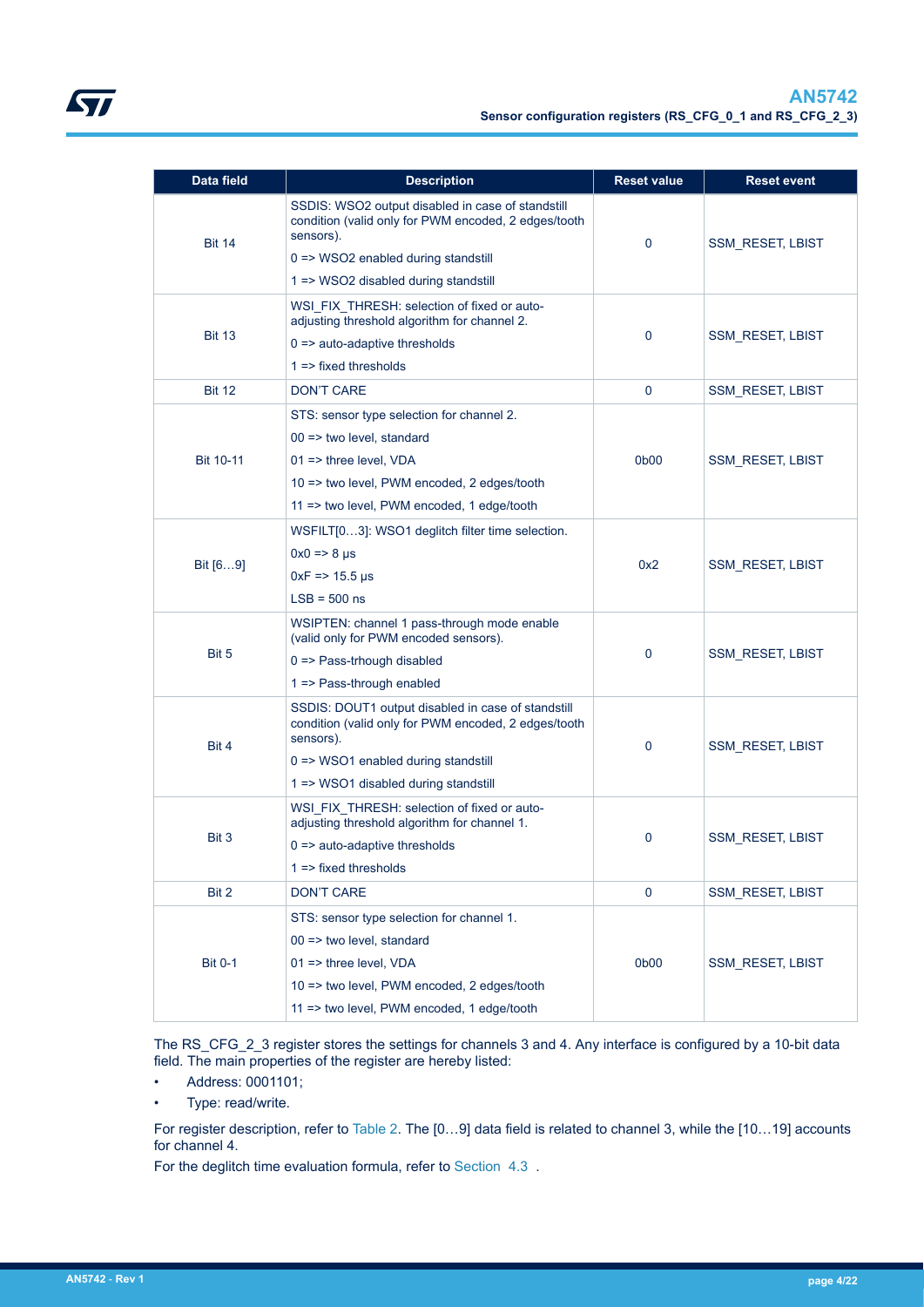<span id="page-4-0"></span>

The RS\_AUX\_CFG register stores the parameters needed for calculating the fixed thresholds. The main properties of the register are hereby listed:

- Address: 0001110;
- Type: read/write.

| Data field       | <b>Description</b>                                                                                                                                                                               | <b>Reset value</b>            | <b>Reset event</b>      |
|------------------|--------------------------------------------------------------------------------------------------------------------------------------------------------------------------------------------------|-------------------------------|-------------------------|
| <b>Bit 18-19</b> | <b>DON'T CARE</b><br>0 <sub>b</sub> 00                                                                                                                                                           |                               | <b>SSM RESET, LBIST</b> |
| Bit [1017]       | WSI OFFS TH[07]: offset from first threshold in<br>case of fixed thresholds algorithm selected.<br>$0x00 \Rightarrow 4.968 \text{ mA}$<br>0x34<br>$0xFF = 28.428 \text{ mA}$<br>$LSB = 92 \mu A$ |                               | <b>SSM RESET, LBIST</b> |
| <b>Bit 8-9</b>   | <b>DON'T CARE</b>                                                                                                                                                                                | 0 <sub>b</sub> 0 <sub>0</sub> | <b>SSM RESET, LBIST</b> |
| Bit $[07]$       | WSI FIRST THI07]: low threshold setting in case<br>of fixed thresholds algorithm selected.<br>$0x00 \Rightarrow 4.968 \text{ mA}$<br>$0xFF = 28.428 mA$<br>$LSB = 92 \mu A$                      | 0x33                          | <b>SSM RESET, LBIST</b> |

### **Table 3. WSIAUXCONF register description**

For the fixed thresholds evaluation formulas, refer to [Section 4.1](#page-14-0) .

## **2.4 WSI channel test register (WSS\_TEST)**

The WSS\_TEST register stores static test configurator bit field. A static test for a selected channel output can be executed through this register. This is usually done at start-up in order to verify DOUTx signal integrity and detect eventual "stuck at" conditions. The main properties of the register are hereby listed:

- Address: 0001111;
- Type: read/write.

#### **Table 4. WSITEST register description**

| Data field | <b>Description</b>                                                                             | <b>Reset value</b> | <b>Reset event</b>      |
|------------|------------------------------------------------------------------------------------------------|--------------------|-------------------------|
|            | Configuration range: select one WSOx output<br>according to the following binary configuration |                    |                         |
|            | $1010011 \Rightarrow$ WSO4 output                                                              |                    |                         |
| Bit [28]   | $1010101 \equiv$ WSO3 output                                                                   | 0b0000000          | <b>SSM RESET, LBIST</b> |
|            | $1011001 \Rightarrow$ WSO2 output                                                              |                    |                         |
|            | $1010110 \equiv y$ WSO1 output                                                                 |                    |                         |
|            | All other configurations => test mode disabled                                                 |                    |                         |
| Bit 1      | <b>DON'T CARE</b>                                                                              | $\mathbf 0$        | <b>SSM RESET, LBIST</b> |
|            | WSSTP: WSOx output test value.                                                                 |                    |                         |
| Bit 0      | $0 \Rightarrow$ output for selected WSOx set 'high'<br>0                                       |                    | <b>SSM RESET, LBIST</b> |
|            | 1 => output for selected WSOx set 'low'                                                        |                    |                         |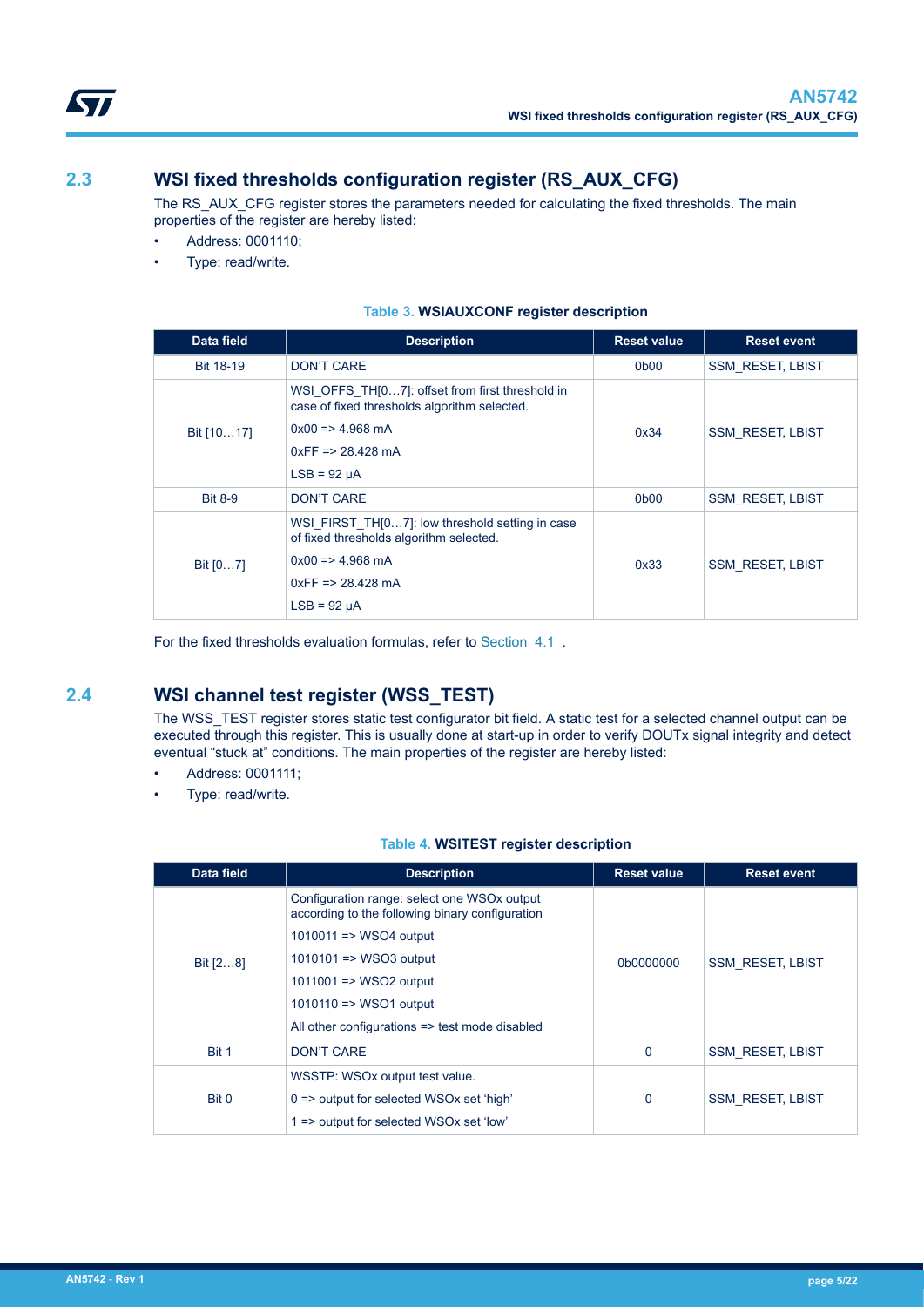<span id="page-5-0"></span>

## **2.5 WSI base current and first swing registers (RS\_DATA\_RSDR\_4…7)**

The RS\_DATA\_RSDR\_4 register stores the base current (I<sub>B0</sub>) and the first swing ( $\Delta I_{TH1}$ ) values for channel 1. The auto-adjusting thresholds algorithm uses these measures to update the threshold ( $I<sub>TH1</sub>$  and  $I<sub>TH2</sub>$ ) position. The main properties of the register are hereby listed:

- Address: 0010100;
- Type: read only.

### **Table 5. RS\_DATA\_RSDR4…7 register description**

| Data field | <b>Description</b>              | <b>Reset value</b> | <b>Reset event</b>      |
|------------|---------------------------------|--------------------|-------------------------|
| Bit [1019] | First swing $(\Delta I_{TH1})$  | 0b0001001100       | <b>SSM RESET, LBIST</b> |
| Bit $[09]$ | Base current (I <sub>B0</sub> ) | 0b0001001100       | <b>SSM RESET, LBIST</b> |

The base current and first swing registers of the other channels only differ from the previous for the address. The channel 2 (RS\_DATA\_RSDR\_5) main properties of the register are hereby listed (for register description, refer to Table 5):

- Address: 0010101;
- Type: read only.

The channel 3 (RS\_DATA\_RSDR\_6) main properties of the register are hereby listed (for register description, refer to Table 5):

- Address: 0010110;
- Type: read only.

The channel 4 (*RS\_DATA\_RSDR\_7*) main properties of the register are hereby listed (for register description, refer to Table 5):

- Address: 0010111;
- Type: read only.

### **2.6 WSI second swing registers (RS\_DATA\_RSDR\_8…11)**

The RS\_DATA\_RSDR\_8 register stores the second swing (ΔI<sub>TH2</sub>) value for channel 1. The auto-adjusting thresholds algorithm uses this measure to update the second threshold  $(I<sub>TH2</sub>)$  position.

The main properties of the register are hereby listed:

- Address: 00110000;
- Type: read only.

### **Table 6. RS\_DATA\_RSDR\_8…11 register description**

| Data field | <b>Description</b>              | <b>Reset value</b> | ⊟Reset event <sup>i</sup> |
|------------|---------------------------------|--------------------|---------------------------|
| Bit $[09]$ | Second swing $(\Delta I_{TH2})$ | 0b0010010111       | <b>SSM RESET LBIST</b>    |

The second swing registers of the other channels only differ from the previous for the address.

The channel 2 (RS\_DATA\_RSDR\_9) main properties of the register are hereby listed (for register description, refer to Table 6):

- Address: 00110001;
- Type: read only.

The channel 3 (RS\_DATA\_RSDR\_10) main properties of the register are hereby listed (for register description, refer to Table 6):

- Address: 00110010;
- Type: read only.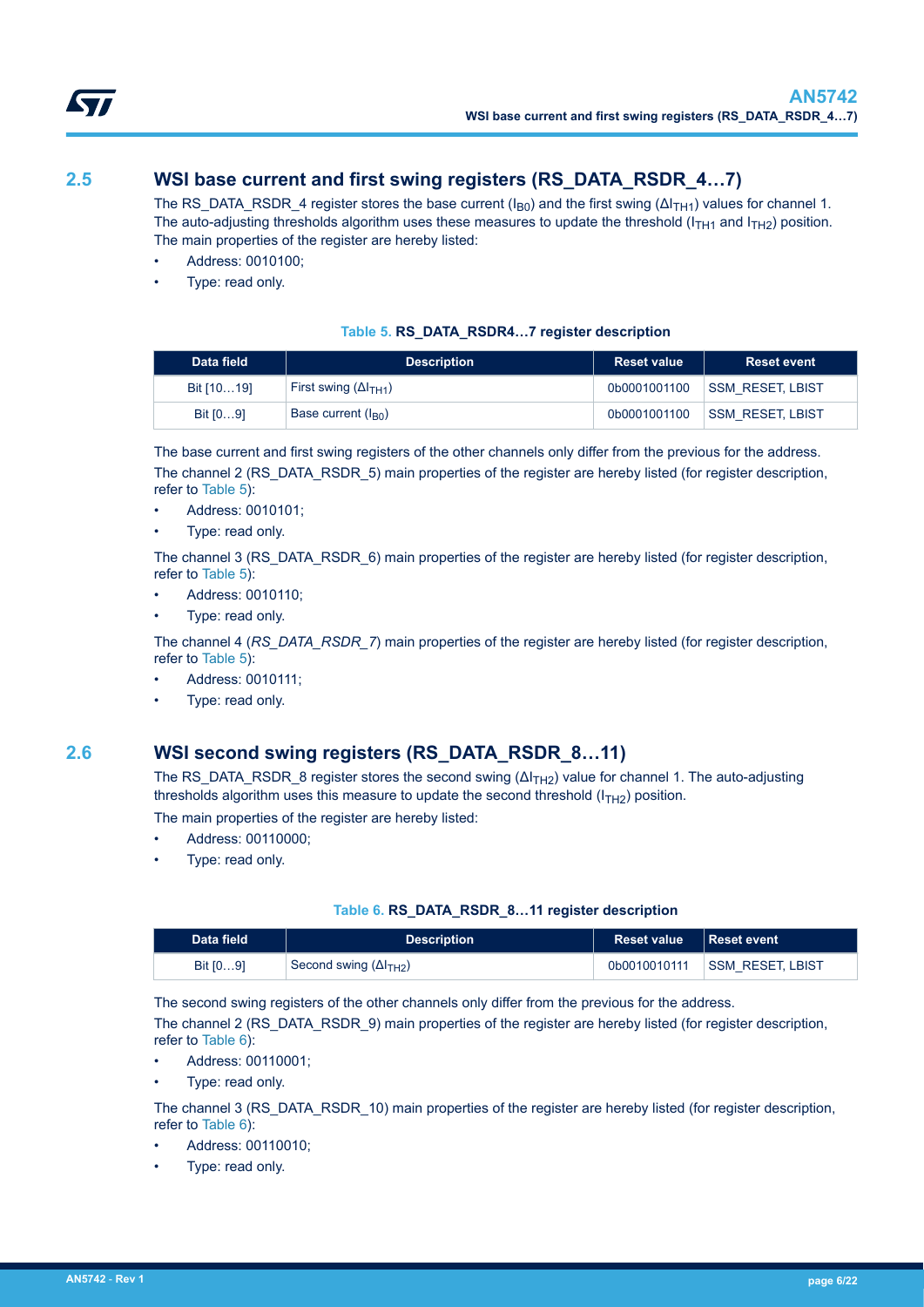<span id="page-6-0"></span>The channel 4 (RS\_DATA\_RSDR\_11) main properties of the register are hereby listed (for register description, refer to [Table 6](#page-5-0)):

- Address: 00110011;
- Type: read only.

### **2.7 WSI sensor and fault data register**

The sensor data and fault information are contained in five registers: the sensor and fault data registers (RS\_DATA\_RSDR0…3) and the LS fault register (RSU\_STATUS).

The first set of registers gives information on both data and fault occurring on HS/LS (see the relative bit description) while the second one contains information on LS only.

### **2.7.1 RS\_DATA\_RSDR0…3**

The RS\_DATA\_RSDR0 register stores information about the sensor data and status on channel 1. Data fields can have different meanings depending on the selected sensor type. Fault interpretation is the same for all WSS types instead. This register features also a dedicated CRC (cyclic redundancy check) field in order to prevent communication errors and to allow data integrity check.

The main properties of the register are hereby listed:

- Address: 0010000;
- Type: read only.

| Data field    | <b>Description</b>                                                                                                                                                                                                             | <b>Reset value</b>                         | <b>Reset event</b>      |
|---------------|--------------------------------------------------------------------------------------------------------------------------------------------------------------------------------------------------------------------------------|--------------------------------------------|-------------------------|
| Bit [1719]    | CRC[02]: CRC checksum. This value is calculated<br>processing the [016] data field according to<br>Equation 1.                                                                                                                 | Depends on the<br>channel number<br>(LCID) | <b>SSM RESET, LBIST</b> |
| <b>Bit 16</b> | STDSTL: standstill indication (valid only for VDA and<br>PWM encoded, 2 edges/tooth, WSS)<br>$0 \Rightarrow$ standstill not detected<br>$1 \Rightarrow$ standstill detected                                                    | $\Omega$                                   | <b>SSM RESET, LBIST</b> |
| <b>Bit 15</b> | FLT: fault status. The data fields of the register can<br>assume different meanings depending on the value of<br>this bit.<br>$0 \Rightarrow$ fault not detected<br>$1 \Rightarrow$ fault detected (see Table 8)               | 1<br>(see Note 4.)                         | <b>SSM RESET, LBIST</b> |
| <b>Bit 14</b> | Latch DO: latched D0. Set when bit 0 has been<br>decoded high in any of previous messages (valid only<br>for VDA sensors).<br>0<br>$0 \Rightarrow$ no faults in previous messages<br>1 => a prior data frame contained a fault |                                            | <b>SSM RESET, LBIST</b> |
| Bit 12-13     | LCID[01]: logical channel ID.<br>$00 \Rightarrow$ channel 1<br>$01 \Rightarrow$ channel 2<br>$10 \Rightarrow$ channel 3<br>$11 \Rightarrow$ channel 4                                                                          | Depends on the<br>channel number           | <b>SSM RESET, LBIST</b> |

#### **Table 7. Sensor data register description during normal operation (FLT = 0)**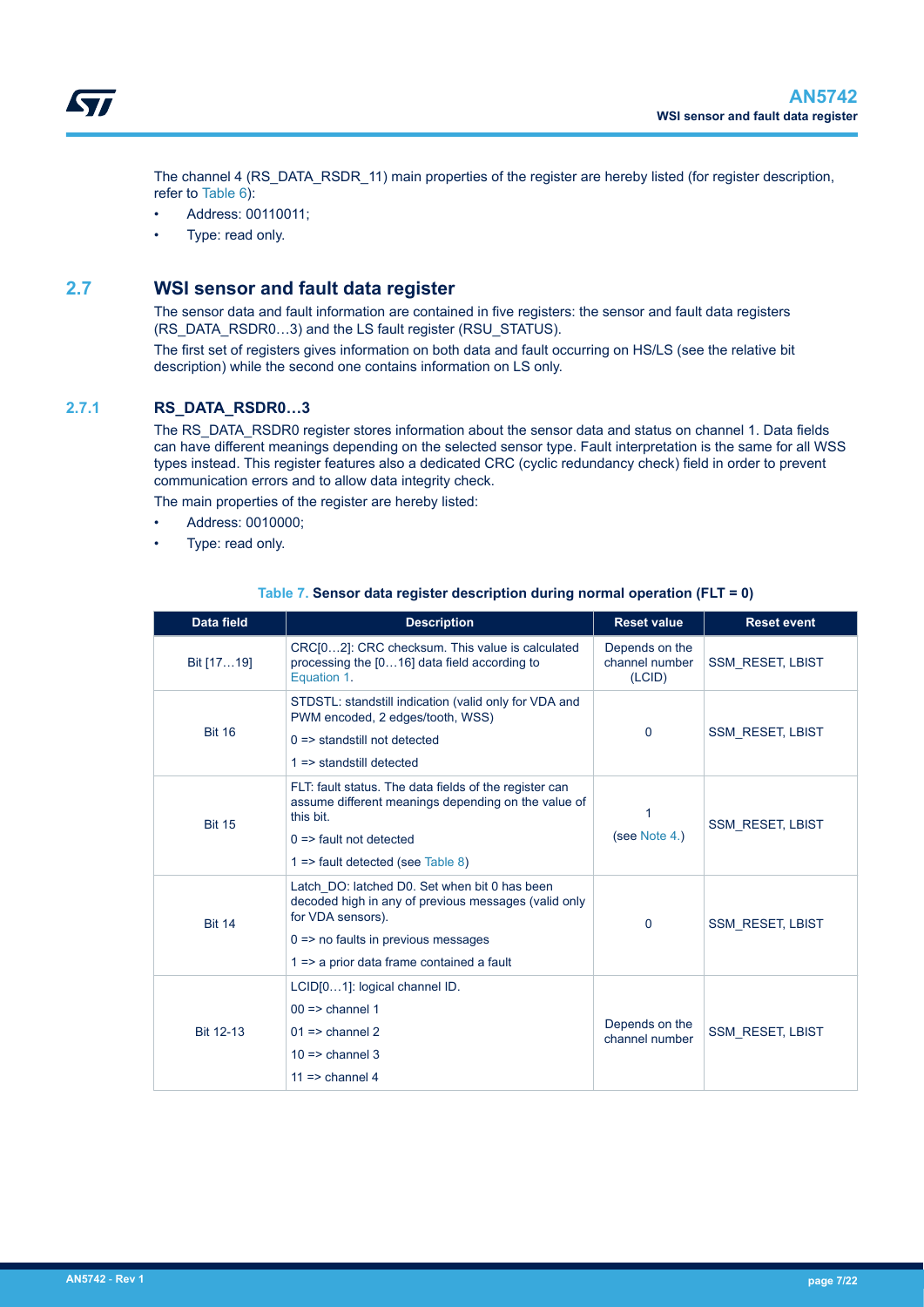<span id="page-7-0"></span>

| Data field      | <b>Reset event</b>      |
|-----------------|-------------------------|
| <b>Bit 0-11</b> | <b>SSM RESET, LBIST</b> |
|                 |                         |

When a fault occurs, bit 15 (FLT) is set and the data fields of the register must be interpreted in a different way, as shown in Table 8.

| <b>Data field</b> | <b>Description</b>                                                                                                                                                                                                                                                             | <b>Reset value</b>                                   | <b>Reset event</b>      |
|-------------------|--------------------------------------------------------------------------------------------------------------------------------------------------------------------------------------------------------------------------------------------------------------------------------|------------------------------------------------------|-------------------------|
| Bit [1719]        | CRC[02]: CRC checksum. This value is calculated<br>processing the [016] data field according to<br>Equation 1.                                                                                                                                                                 | Depends on the<br>channel number<br>(LCID)           | <b>SSM RESET, LBIST</b> |
| <b>Bit 16</b>     | Not used.                                                                                                                                                                                                                                                                      | $\mathbf 0$                                          | SSM_RESET, LBIST        |
| <b>Bit 15</b>     | FLT: fault status. The data fields of the register can<br>assume different meanings depending on the value of<br>this bit.<br>$0 \Rightarrow$ fault not detected<br>$1 \Rightarrow$ fault detected                                                                             | 1<br>(see Note 4.)                                   | <b>SSM RESET, LBIST</b> |
| <b>Bit 14</b>     | ON/OFF: channel on/off status. Cleared when STG<br>bit is set together with the WSITEMP bit or when the<br>channel is commanded off in the WSICTRL register.<br>Set in all other faulty cases.<br>$0 \Rightarrow$ channel is shutdown<br>$1 \Rightarrow$ channel is powered on | $\Omega$                                             | <b>SSM RESET, LBIST</b> |
| Bit 12-13         | LCID[01]: logical channel ID.<br>$00 \Rightarrow$ channel 1<br>$01 \Rightarrow$ channel 2<br>$10 \equiv$ channel 3<br>$11 \equiv$ channel 4                                                                                                                                    | Depends on the<br><b>SSM RESET, LBIST</b><br>channel |                         |
| <b>Bit 10-11</b>  | Not used.                                                                                                                                                                                                                                                                      |                                                      | <b>SSM RESET, LBIST</b> |
| Bit 9             | STG: short to ground. Set when current on RSUHx<br>pin exceeds ILIMTHHS for a time period greater than<br>t <sub>ILIMTHHS</sub> (see Note 5.).<br>$0 \Rightarrow$ short to ground not detected<br>1 => short to ground detected                                                | $\mathbf 0$<br><b>SSM_RESET, LBIST</b>               |                         |
| Bit 8             | STB: short to battery. Set when voltage on RSUH <sub>x</sub> pin<br>increases above VPREREG for a time period greater<br>than t <sub>STBTH</sub> (see Note 6.).<br>$0 \Rightarrow$ short to battery not detected                                                               | 0                                                    | <b>SSM RESET, LBIST</b> |

### **Table 8. Sensor data register description during fault occurrence (FLT = 1)**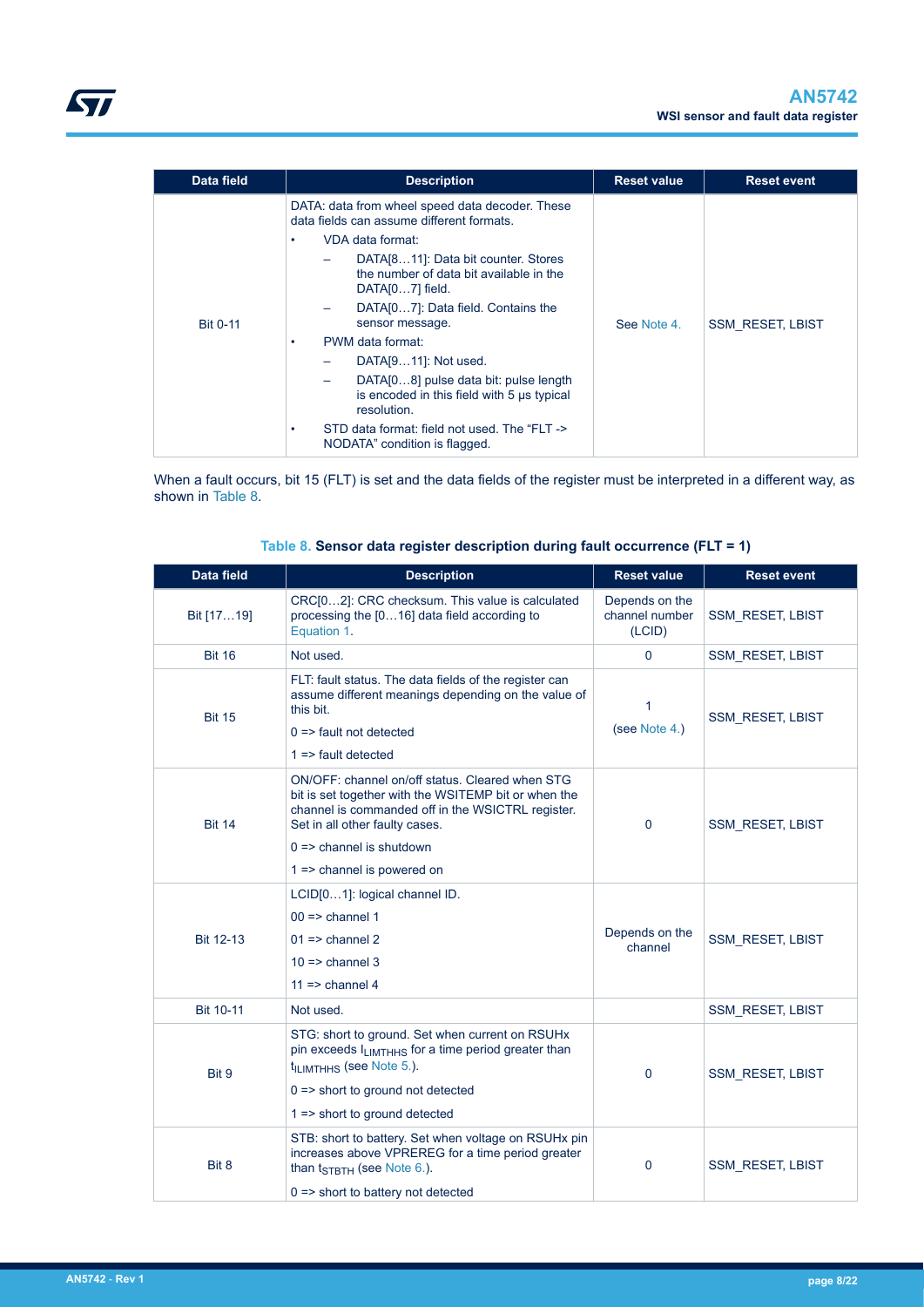<span id="page-8-0"></span>

| <b>Data field</b> | <b>Description</b>                                                                                                                                                                                                            | <b>Reset value</b> | <b>Reset event</b>      |
|-------------------|-------------------------------------------------------------------------------------------------------------------------------------------------------------------------------------------------------------------------------|--------------------|-------------------------|
|                   | $1 \Rightarrow$ short to battery detected                                                                                                                                                                                     |                    |                         |
| Bit 7             | CURRENT_HI: leakage to battery. Set when current<br>on RSULx exceeds I <sub>THVBATP</sub> for a time period greater<br>than t <sub>FLT LKG</sub> (see Note 7. and Note 10.)<br>$0 \Rightarrow$ leakage to ground not detected | $\Omega$           | <b>SSM RESET, LBIST</b> |
|                   | 1 => leakage to ground detected                                                                                                                                                                                               |                    |                         |
| Bit 6             | OPENDET: open detection. Set when current on<br>RSULx stands below $I_{THOPFN}$ for a time period<br>greater than $t_{FLT}$ open (see Note 8.)<br>$0 \Rightarrow$ open not detected<br>$1 \Rightarrow$ open detected          | $\Omega$           | <b>SSM RESET, LBIST</b> |
| Bit 5             | WSITEMP: overtemperature. Set when temperature<br>exceeds T <sub>SD</sub> TRK for a time period greater than<br>tsp_pegLITCH (see Note 8.).<br>$0 \Rightarrow$ overtemperature not detected<br>1 => overtemperature detected  | $\mathbf 0$        | <b>SSM_RESET, LBIST</b> |
| Bit 4             | INVALID: invalid data. Set when parity error is<br>detected in VDA sensors' data frame.<br>$0 \Rightarrow$ parity error not detected<br>$1 \Rightarrow$ parity error detected                                                 | $\mathbf{0}$       | <b>SSM RESET, LBIST</b> |
| Bit 3             | NODATA: empty buffer. Set when the DATA field is<br>empty (see Note 4. and Table 7).<br>$0 \Rightarrow$ buffer not empty<br>$1 \Rightarrow$ buffer empty                                                                      | 1                  | <b>SSM RESET, LBIST</b> |
| Bit 2             | PULSE OVERFLOW: pulse length overflow. Set when<br>the pulse duration counter overflows (only for PWM<br>sensors).<br>$0 \Rightarrow$ pulse overflow not detected<br>1 => pulse overflow detected                             | $\Omega$           | <b>SSM RESET, LBIST</b> |
| <b>Bit 0-1</b>    | Not used.                                                                                                                                                                                                                     | $\mathbf 0$        | <b>SSM RESET, LBIST</b> |

The CRC checksum is calculated implementing the following combinatorial approach:

### **Equation 1–CRC evaluation formulas**

 $CRC[2] = CRC_{ext}$ [0] $\oplus D$ [0] $\oplus D$ [1] $\oplus D$ [3] $\oplus D$ [6] $\oplus D$ [7] $\oplus D$ [10] $\oplus D$ [13] $\oplus D$ [14] $\oplus D$ [15  $\mathcal{CRC}[1] = \mathcal{CRC}_{ext} [2] \oplus \mathcal{D}[0] \oplus \mathcal{D}[1] \oplus \mathcal{D}[2] \oplus \mathcal{D}[4] \oplus \mathcal{D}[7] \oplus \mathcal{D}[8] \oplus \mathcal{D}[9] \oplus \mathcal{D}[11] \oplus \mathcal{D}[14] \oplus \mathcal{D}[15] \oplus \mathcal{D}[16]$  $\mathcal{C}\mathcal{R}\mathcal{C}[0] = \mathcal{C}\mathcal{R}\mathcal{C}_{ext}[1] \oplus \mathcal{C}\mathcal{R}\mathcal{C}_{ext}[0] \oplus \mathcal{D}[0] \oplus \mathcal{D}[2] \oplus \mathcal{D}[6] \oplus \mathcal{D}[7] \oplus \mathcal{D}[12] \oplus \mathcal{D}[13] \oplus \mathcal{D}[14] \oplus \mathcal{D}[16]$ 

In the Equation 1 the initial seeds are represented by the  $CRC_{exf}[n]$  terms and are all equal to '1', while  $D[n]$ inputs are related to the RS\_DATA\_RSDR\_x[n] generic bit. "XOR" function of a chain (for example  $\oplus B \oplus C \oplus D$ ...) is "true" when an odd number of inputs is true, "false" otherwise.

The CRC checksum can also be evaluated using a polynomial approach with the following parameters for the algorithm:

- Polynomial  $g(x) = x^3 + x + 1$ , whose hexadecimal equivalent code is "0xB";
- Number of CRC bit: 3;
- Initial seed: all ones;
- Input word length: 17 bit;
- LSB first;
- Additional left shift number: 3.

(1)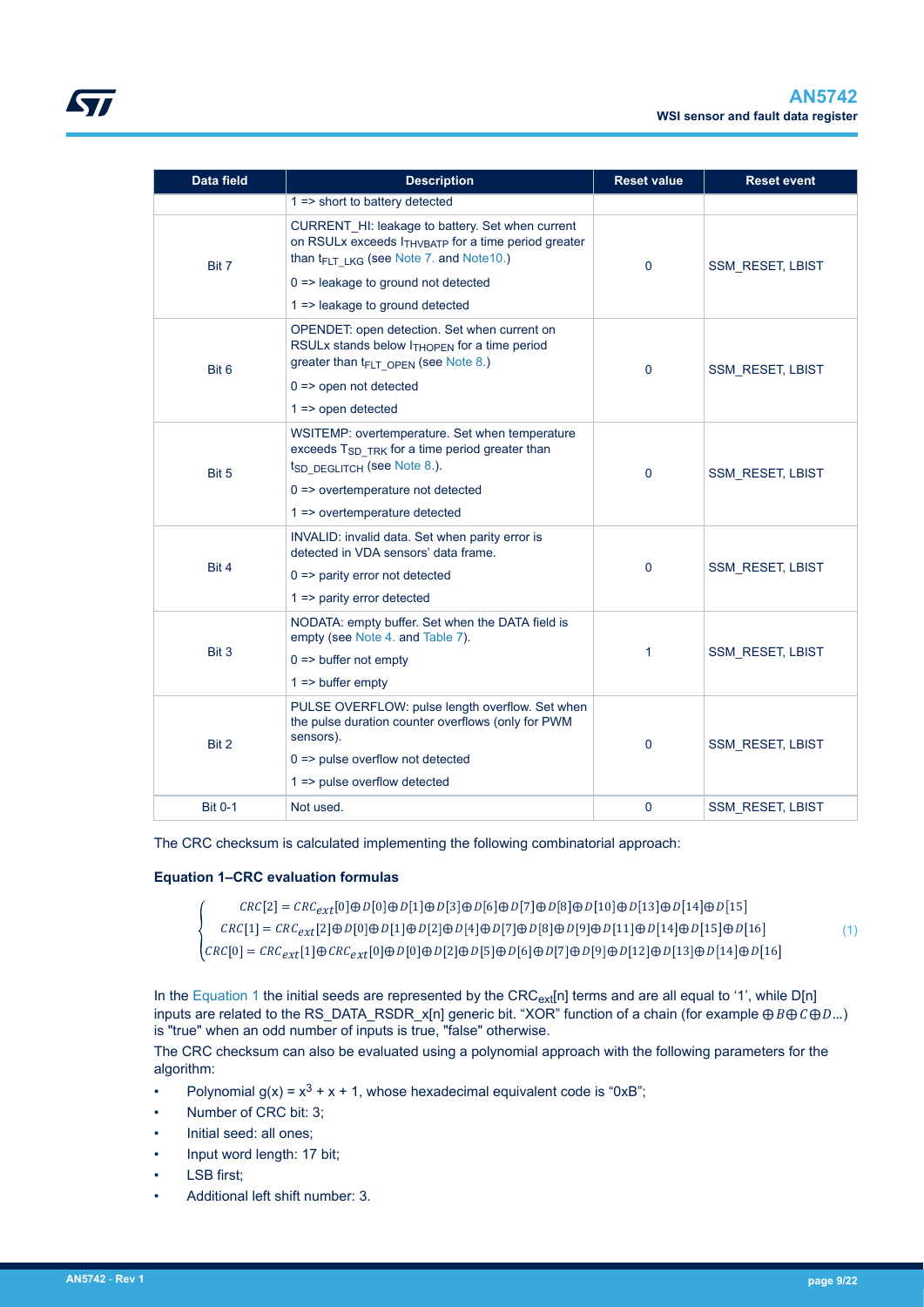<span id="page-9-0"></span>The algorithm is structured as follows:

- 1. Shift the 17-bit input word left by 3 bit;
- 2. Flip the word;
- 3. Invert first (N-1) bit (see [Note](#page-10-0) [3.\)](#page-10-0);
- 4. Apply standard CRC evaluation procedure (see [Note](#page-10-0) [4.\)](#page-10-0).

The first three steps are implemented to perform input word preconditioning. An example of CRC evaluation is provided in the Table 9.

- The RS\_DATA\_RSDR\_x register value (CRC included): "0x40900";
- Input word (register value-excluding CRC data field): "000001001000000000";

### **Table 9. Example of CRC evaluation**

| <b>Word computation</b> | <b>Action</b>                                            |  |
|-------------------------|----------------------------------------------------------|--|
| 00000100100000000       | Shift the 17-bit input word left by 3 bit                |  |
| 00000100100000000000    | Flip the word                                            |  |
| 00000000000100100000    | Invert first 3 bit                                       |  |
| 11100000000100100000    | Shift the 20-bit input word left by 3 bit (see Note 2.). |  |
| 11100000000100100000000 | XOR and shift polynomial                                 |  |
| 10110000000000000000000 |                                                          |  |
| 01010000000100100000000 | XOR and shift polynomial                                 |  |
| 01011000000000000000000 |                                                          |  |
| 00001000000100100000000 | Shift only                                               |  |
| 00101100000000000000000 |                                                          |  |
| 00001000000100100000000 | Shift only                                               |  |
| 00010110000000000000000 |                                                          |  |
| 00001000000100100000000 | XOR and shift polynomial                                 |  |
| 00001011000000000000000 |                                                          |  |
| 00000011000100100000000 | Shift only                                               |  |
| 00000101100000000000000 |                                                          |  |
| 00000011000100100000000 | XOR and shift polynomial                                 |  |
| 00000010110000000000000 |                                                          |  |
| 00000001110100100000000 | XOR and shift polynomial                                 |  |
| 00000001011000000000000 |                                                          |  |
| 00000000101100100000000 | XOR and shift polynomial                                 |  |
| 00000000101100000000000 |                                                          |  |
| 00000000000000100000000 | Shift only                                               |  |
| 00000000010110000000000 |                                                          |  |
| 00000000000000100000000 | Shift only                                               |  |
| 00000000001011000000000 |                                                          |  |
| 00000000000000100000000 | Shift only                                               |  |
| 00000000000101100000000 |                                                          |  |
| 00000000000000100000000 | Shift only                                               |  |
| 00000000000010110000000 |                                                          |  |
| 00000000000000100000000 | Shift only                                               |  |
| 00000000000001011000000 |                                                          |  |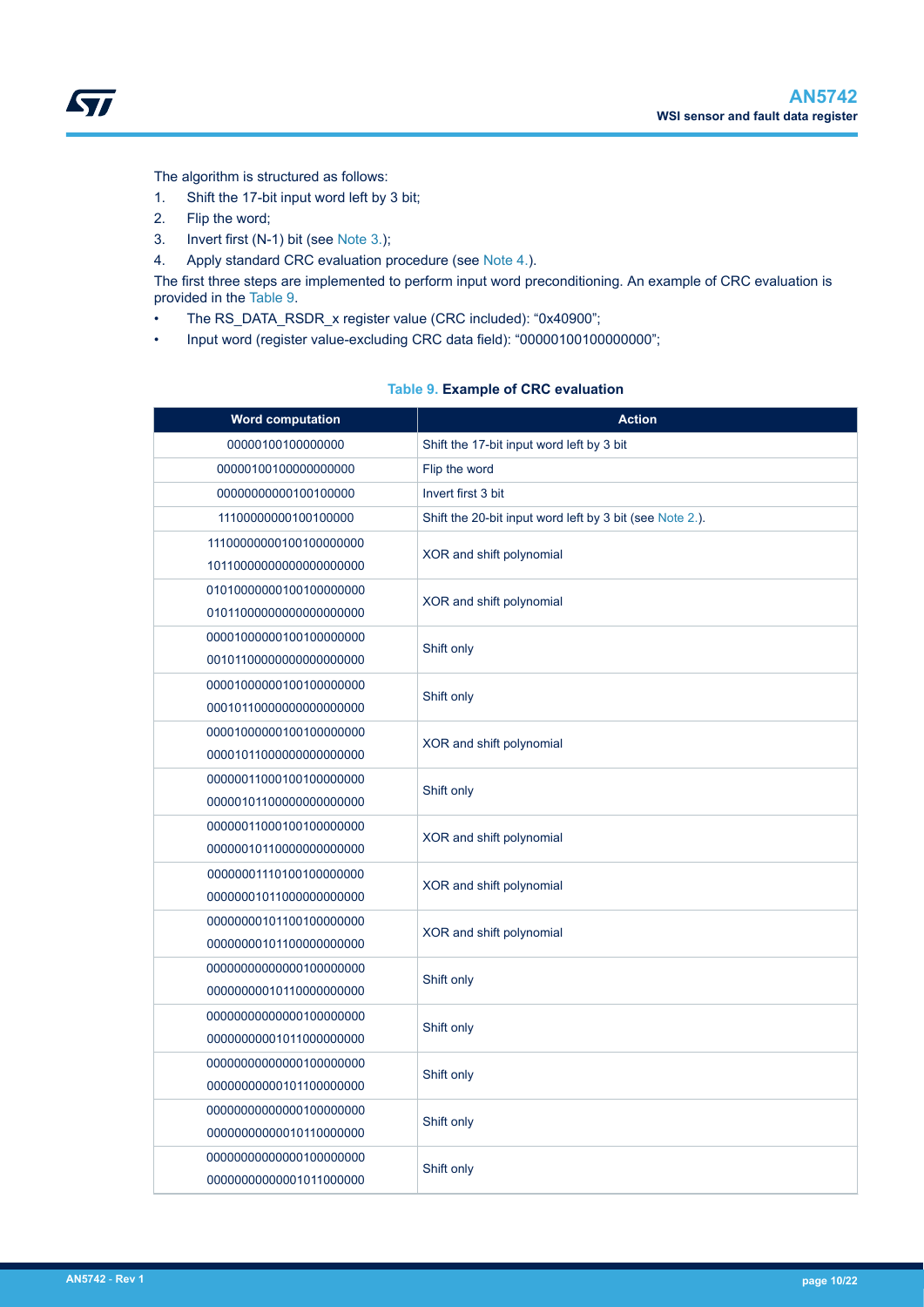<span id="page-10-0"></span>

| <b>Word computation</b> | <b>Action</b>            |  |
|-------------------------|--------------------------|--|
| 00000000000000100000000 | XOR and shift polynomial |  |
| 00000000000000101100000 |                          |  |
| 00000000000000001100000 |                          |  |
| 00000000000000010110000 | Shift only               |  |
| 00000000000000001100000 |                          |  |
| 00000000000000001011000 | XOR and shift polynomial |  |
| 00000000000000000111000 | XOR and shift polynomial |  |
| 00000000000000000101100 |                          |  |
| 00000000000000000010100 | XOR and shift polynomial |  |
| 00000000000000000010110 |                          |  |
| 00000000000000000000010 | Shift only (end of CRC). |  |
| 00000000000000000001011 |                          |  |
| 00000000000000000000010 | CRC checksum is "010"    |  |

- *Note: 1. The standard CRC evaluation procedure states that the input word must be initially shifted left by (N-1) bit, where N is the polynomial grade.*
	- *2. This is due to the CRC init being all '1'. N is the polynomial degree.*
	- *3. The standard CRC calculation procedure needs (M+N-1) steps, being M the length of the input frame and N the polynomial grade.*
	- *4. The sensor data register is configured in the status "FLT -> NODATA" after a reset event has occurred.*
	- *5. ILIMTHHS is between 40 mA and 60 mA and tILIMTHHS = 550 ±50 µs. The filter time has been chosen in order to avoid false current limit detection for in-rush current that may happen at interface switch-on.*
	- *6. The short to battery threshold spans in the range [(VPREREG + 0.01) (VPREREG + 0.1)] V, while the relative deglitch filter time (tSTBTH) spans in the range [10-15] µs.*
	- *7. Leakage to battery threshold is equal to ITHVBATP = 15.3 ±9% mA, while the relative deglitch filter time (tFLT\_LKG) spans in the range [10-15] µs.*
	- *8. ITHOPEN = [1; 3.5] mA and tFLT\_OPEN = [10-15] µs.*
	- *9. The overtemperature threshold (TSD\_TRK) is between 175 °C and 200 °C, while the relative deglitch filter time (tSD\_DEGLITCH) spans in the range [7.5-12.5] µs.*
	- 10. It is very important to understand the meaning of open and current hi flag. Because of the current*sensing mechanism implemented into the LS pin of the interface, they do not lead to an immediate fault identification. For example, short to ground on HS and sensor open fault, both lead to a small current measured by the IC, but the reason of such a small current is quite different depending on the specific fault occurred. The same happens in case of short to battery on RSUHx: this leads to high current in the interface but also to LS\_OVC (which is reported in the RSU\_STATUS register).*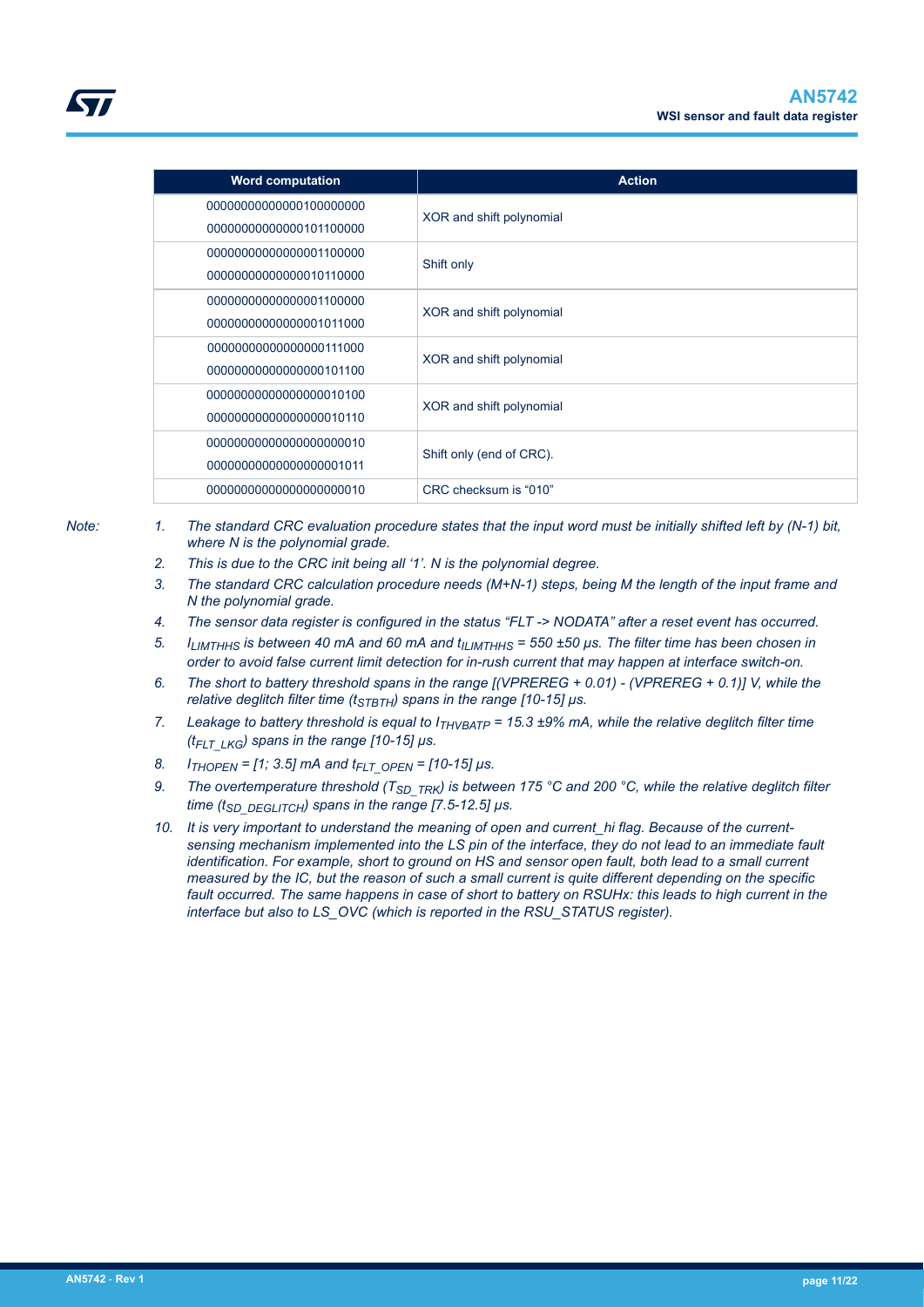<span id="page-11-0"></span>

#### **Figure 2. WSI block diagram**

Sensor data registers of the other channels only differ from the previous for the address.

The channel 2 (RS\_DATA\_RSDR\_1) main properties of the register are hereby listed (for register description, refer to [Table 7](#page-6-0) and [Table 8](#page-7-0)):

- Address: 0010001;
- Type: read only.

The channel 3 (RS\_DATA\_RSDR\_2) main properties of the register are hereby listed (for register description, refer to [Table 7](#page-6-0) and [Table 8](#page-7-0)):

- Address: 0010010;
- Type: read only.

The channel 4 (RS\_DATA\_RSDR\_3) main properties of the register are hereby listed (for register description, refer to [Table 7](#page-6-0) and [Table 8](#page-7-0)):

- Address: 0010011;
- Type: read only.

### **2.7.2 LS fault register RSU\_STATUS**

The RSU\_STATUS register stores the overcurrent information and the short to ground for the RSULx pins. The main properties of the register are hereby listed:

- Address: 000100;
- Type: read only; clear on read.

#### **Table 10. RS\_DATA\_RSDR4…7 register description**

| Data field | <b>Description</b>               | <b>Reset value</b> | <b>Reset event</b> |
|------------|----------------------------------|--------------------|--------------------|
| Bit $[47]$ | RSULx overcurrent [Ch1  Ch4]     | 0b0000             | <b>POR</b>         |
| Bit $[03]$ | RSULx short to ground [Ch1  Ch4] | 0b0000             | <b>POR</b>         |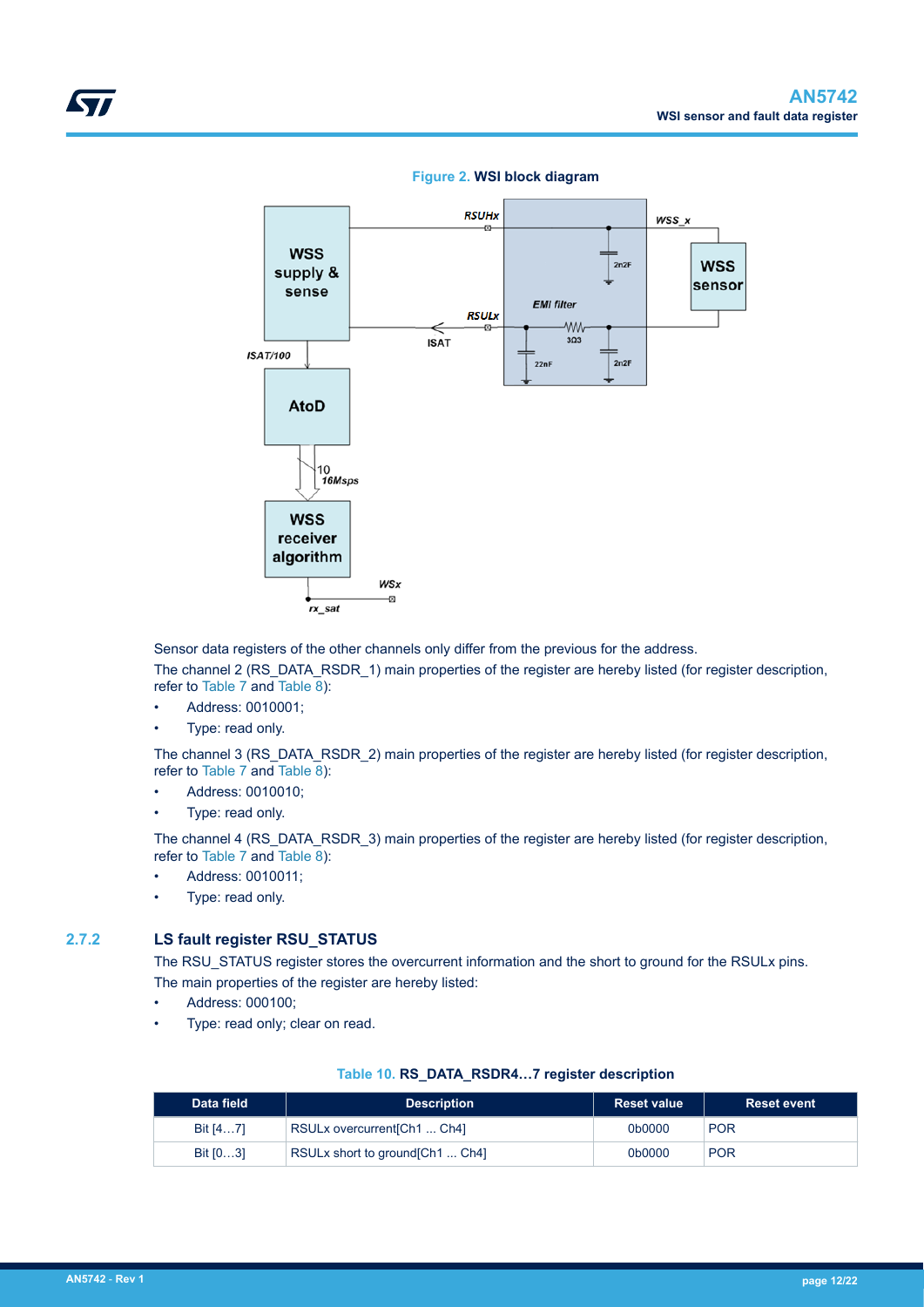## **3 WSI configuration procedure**

This paragraph contains the correct procedures to follow for frequently executed operations like configuring the WSI for a specific sensor, enabling/disabling one or more channels or testing a channel.

### **3.1 WSI configuring for a specific sensor**

In order to properly configure the wheel speed sensor interface for a specific sensor type, the following procedure must be executed:

- 1. Set INIT bit in the RS CTRL register (see [Table 1\)](#page-2-0) in order to enable access to configuration registers;
- 2. Configure WSI behavior for each of the four channels:
	- a. Configure channels 1-2 in RS\_CFG\_0\_1 register (see [Table 2](#page-2-0)):
		- i. Consider the [0…9] data field for configuring channel 1:
			- 1. Choose sensor type by writing into [0…1] data field;
			- 2. Select the threshold evaluation method by writing bit 3 (WSI\_FIX\_THRESH) (see [Section 4](#page-14-0) );
			- 3. Enable/disable the *"Standstill Disable"* feature by writing bit 4 (SSDIS) (see Note);
			- 4. Enable/disable the *"Pass-through"* feature by writing bit 5 (WSIPTEN)
			- 5. Set the deglitch filter time by writing into [6…9] data field (see [Section 4.3](#page-16-0) );
		- ii. Consider the [10…19] data field for configuring channel 2:
			- 1. Choose sensor type by writing into [10…11] data field;
			- 2. Select the threshold evaluation method by writing bit 13;
			- 3. Enable/disable the "Standstill disable" feature by writing bit 14;
			- 4. Enable/disable the "Pass-through" feature by writing bit 15;
			- 5. Set the deglitch filter time by writing into [16…19] data field;
	- b. Configure channels 3-4 in RS CFG 2 3 register (see [Section 2.2 \)](#page-2-0). Follow the same procedure seen for channels 1 and 2.
	- c. If fixed thresholds algorithm has been selected at step 2.1.1.2, set the threshold value in RS\_AUX\_CFG register (see [Section 2.3](#page-4-0) );
- 3. Enable the desired channel(s) output by setting the corresponding CHxEN bit in RS\_CTRL register.
- 4. Exit configuration mode by resetting INIT bit in RS\_CTRL register.
- *Note: The channel output disable while in standstill feature (SSDIS) is only available for two level, PWM encoded, 2 edges/tooth WSS.*

### **3.2 Enabling/disabling one or more channels**

In order to enable/disable a specific channel output, follow the steps below:

- 1. Set INIT bit in RS\_CTRL register (see [Table 1\)](#page-2-0) in order to enable access to configuration registers;
- 2. Enable/disable the desired channel(s) by setting/resetting the correspondent CHxEN bit in RS\_CTRL register;
- 3. Exit configuration mode by resetting INIT bit in RS\_CTRL register.
- **Attention:** *Any attempt of writing into the RS\_ CTRL register without having set INIT bit first is cause of the register reset and all the channel output are disabled.*

### **3.3 Testing channel output**

This static test consists in transferring the WSSTP bit value on a selected channel output (WSOx). In order to test a channel, follow this procedure:

- 1. Set DIAG bit in RS CTRL register (see [Table 1\)](#page-2-0) in order to enable access to WSS TEST register;
- 2. Select the channel output (WSOx) to be tested by writing the proper binary configuration in the [2…8] data field (see [Table 4\)](#page-4-0);

<span id="page-12-0"></span>ST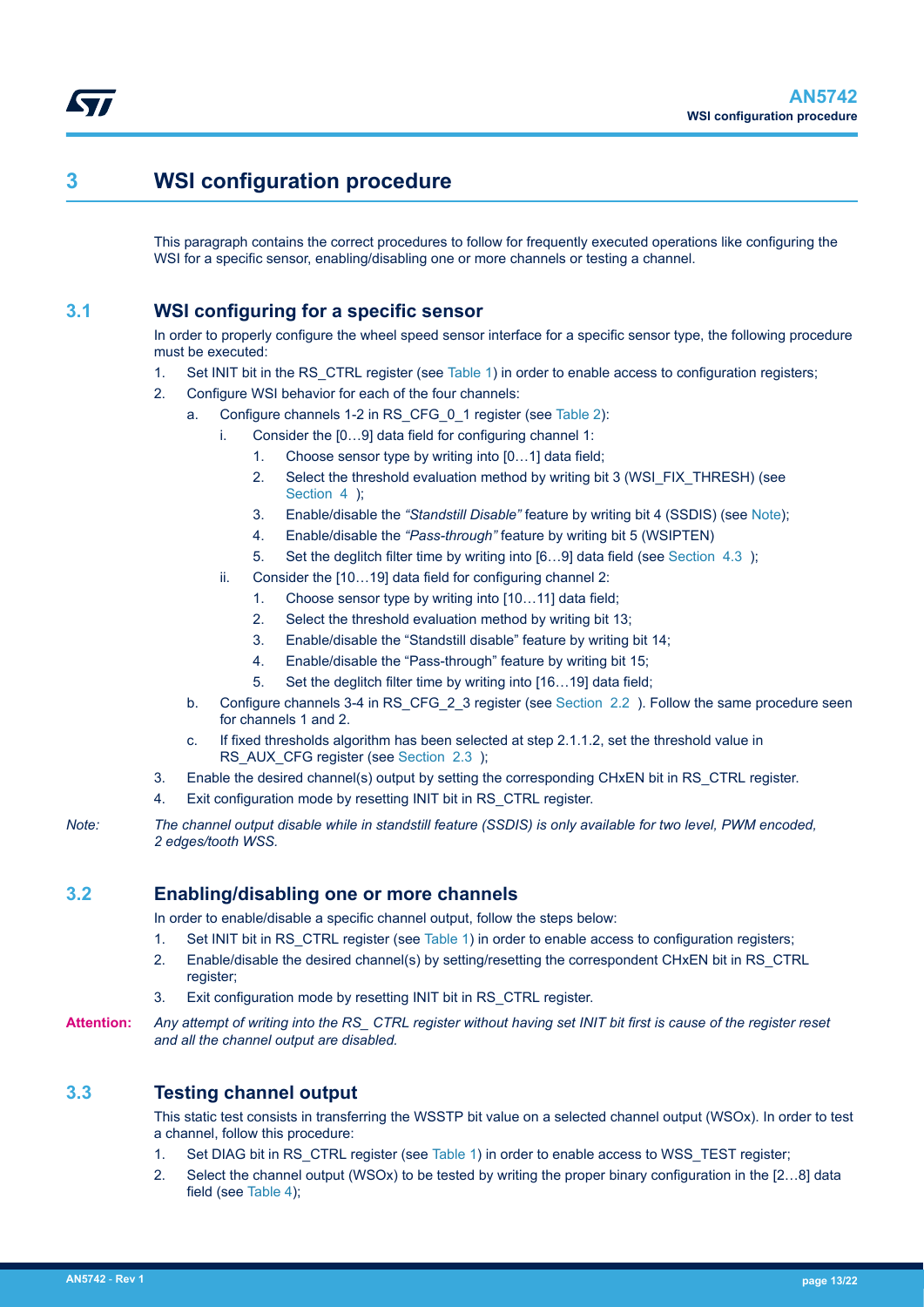- 3. Transfer the desired static pattern on the selected channel output by writing the WSSTP bit (see [Table 4](#page-4-0) and Note);
- 4. Exit test mode by resetting DIAG bit in RS\_CTRL register.

*Note: Selected channel output is set high by default at the beginning of the test.*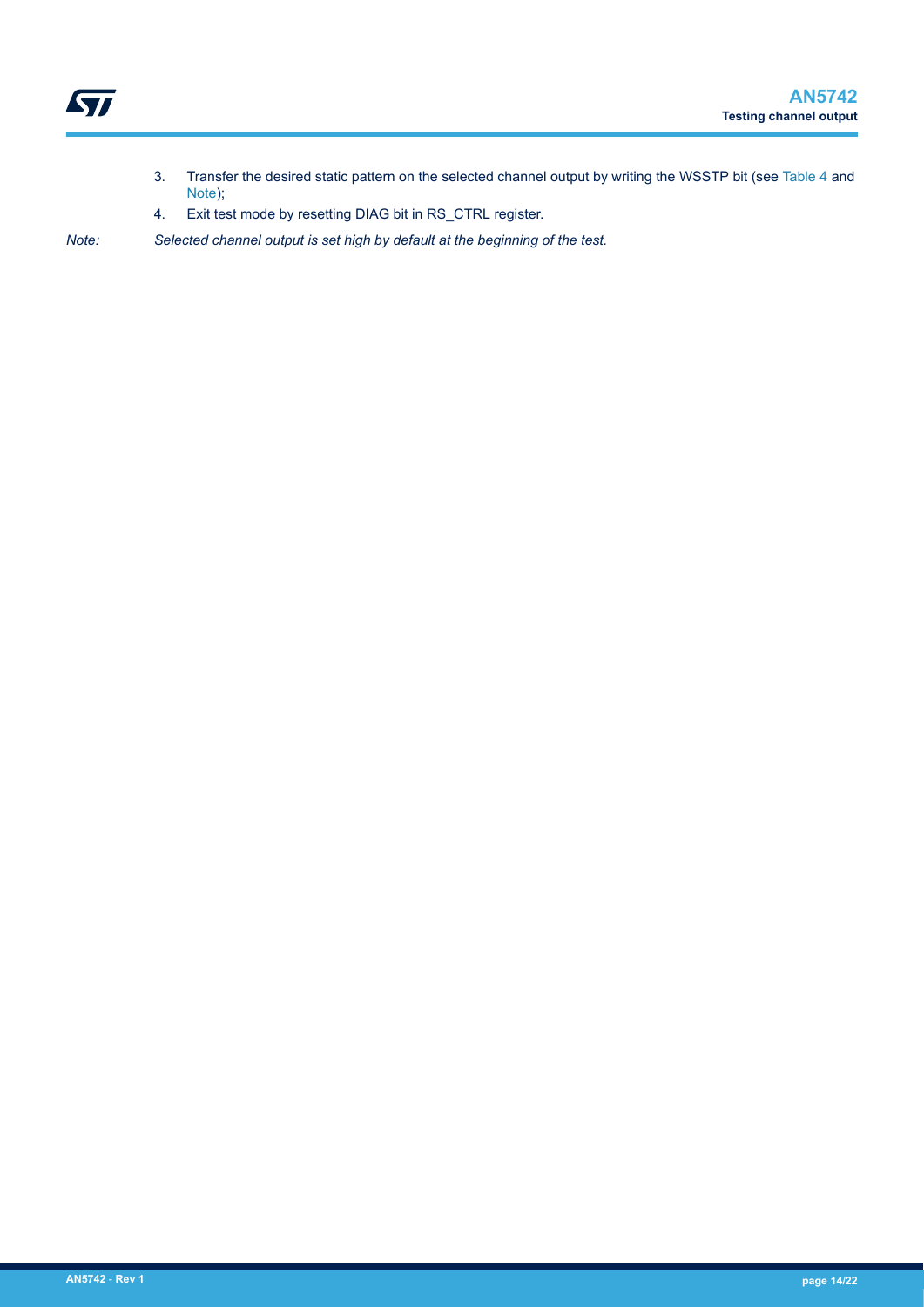## <span id="page-14-0"></span>**4 Key formulas for thresholds and deglitch time calculation**

In this paragraph, the thresholds configuration according to the two available algorithms is explained. The channel output (WSOx) deglitch filter time calculation is also shown. The trigger event that causes WSOx toggling depends on the selected operating mode:

- In normal mode, the channel output toggles every time the current crosses the threshold value with positive slope (see Note 1.);
- In pass-through mode, the channel output toggles every time the current crosses the threshold value with both positive and negative slope, thus reproducing the exact shape of the wheel speed pulse (see Note 2.).
- *Note:* 1. For two level WSS, the  $I_{TH1}$  must be considered as the trigger level. For three level WSS refer to  $I_{TH2}$ *instead.*
	- *2. Pass-through mode is optionally available for PWM encoded WSS only. It is selected by default for two level standard sensors.*

### **4.1 Thresholds evaluation for the fixed thresholds algorithm**

The fixed thresholds algorithm is so called because the thresholds are set at a user-defined value. For two level WSS, only one threshold ( $I<sub>TH1</sub>$ ) is needed to detect the wheel speed pulse. Three level WSS needs both  $I<sub>TH1</sub>$  and  $I<sub>TH2</sub>$  to be programmed.

The thresholds evaluation formula is shown in Equation 2; by inverting the equations, the values to be programmed in the RS\_AUX\_CONF register (see [Table 3\)](#page-4-0) can be obtained (see Equation 3).

### **Equation 2–Thresholds evaluation for the fixed thresholds algorithm**

$$
\begin{cases}\nI_{TH1} = RES^*(54 + RS\_AUX\_CONF[0...7]) \\
I_{TH2} = RES^*(108 + RS\_AUX\_CONF[0...7] + RS\_AUX\_CONF[10...17])\n\end{cases}
$$
\n(2)

### **Equation 3–Values to be programmed in the RS\_AUX\_CONF register to set the desired threshold values**

$$
RS\_AUX\_CONF[0...7] = \frac{lTH1}{RES} - 54
$$
  
\n
$$
RS\_AUX\_CONF[10...17] = \frac{lTH2}{RES} - 108 - RS\_AUX\_CONF[0...7]
$$
 (3)

The resolution value (RES) is equal to 92 µA with a 9% tolerance.

### **Figure 3. Thresholds positioning for three level, VDA compliant, wheel speed sensors**



*Top: sensor output signal; bottom: channel output (DOUT) signal.*

Both the thresholds must be placed in the middle of the current swings between the two or three different levels, as shown in Figure 3. This is meant to avoid spurious WSOx toggling caused by noise.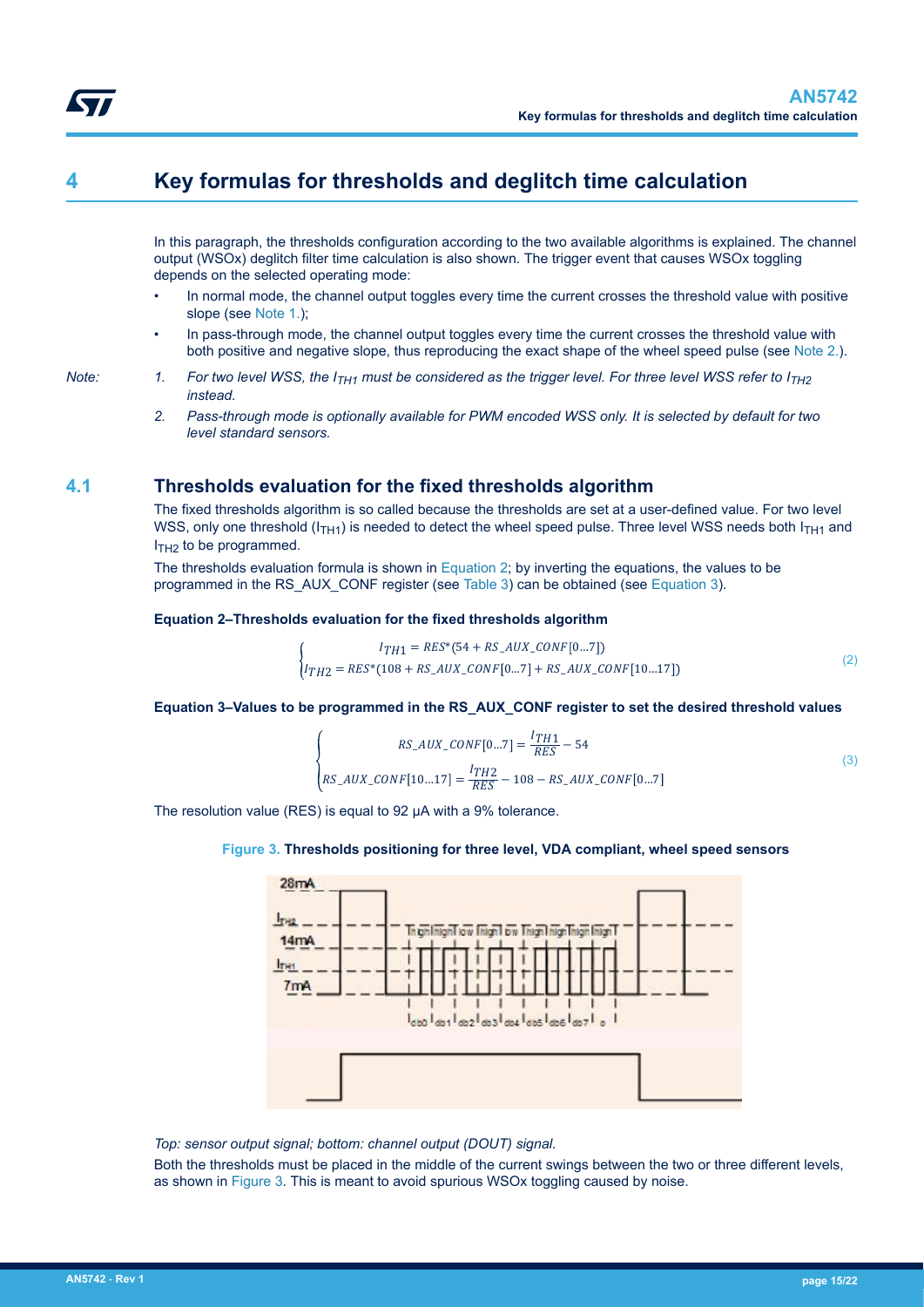<span id="page-15-0"></span>

The two thresholds are calculated with the following criteria:

- The first threshold ( $I<sub>TH1</sub>$ ) spans in the range [4.968-28.428] mA (see [Equation 2\)](#page-14-0). This is obtained by adding a "54" offset value in order to prevent misplacing. Therefore, the first threshold is always positioned above the minimum current value allowed for normal operation (5 mA);
- The second threshold ( $I<sub>TH2</sub>$ ) (see [Equation 2](#page-14-0)) spans in the range  $[(I<sub>TH1</sub> + 4.968) (I<sub>TH1</sub> + 28.428)]$  mA. In fact,  $I_{TH2}$  equation could also be rewritten as follows:

#### **Equation 4–Alternative method to calculate I<sub>TH2</sub>.**

 $I_{TH2} = RES^*(108 + RS\_AUX\_CONF[0...7] + RS\_AUX\_CONF[10...17]) =$  $RES*(54 + RS\_AUX\_CONF[0...7]) + RES*(54 + RS\_AUX\_CONF[10...17]) =$  $I_{TH1}$  + RES<sup>\*</sup> (54 + RS\_AUX\_CONF[10...17])

(4)

Therefore,  $I_{TH2}$  is always positioned above  $I_{TH1}$ , which prevents the risk of thresholds inversion. The minimum distance between the two thresholds is equal to 4.968 mA, obtained by adding a "54" offset value in Equation 4.

The default values (see [Table 3](#page-4-0) and Note) for the thresholds are:

- $I_{TH1} = RES^*(54 + 51) = 9.66$  mA;
- $I_{TH2} = RES^{*}(108 + 51 + 52) = 19.412 \text{ mA}.$

These values are optimized for a three level, VDA-compliant WSS. In fact, the first threshold stands in the middle of the current swing between the first two levels (7 mA–14 mA), while the second is placed in the middle between the second and the third level (28 mA).

*Note: RS\_AUX\_CONF register reset values were programmed considering RES = 93.75 µA, which is the final desired value for resolution. Hence, the thresholds are placed respectively at 9.8 mA and 19.6 mA in the final revision.*

### **4.2 Thresholds evaluation for the auto-adjusting thresholds algorithm**

The auto-adjusting thresholds algorithm is so called because the threshold value is automatically determined by the ASIC in order to maintain them well placed in a dynamic scenario where the sensor DC current levels vary in time.

Temporary faulty conditions (soft short to battery or small leakage to ground) could affect the sensor current pattern, slightly shifting it upward or downward for a certain period. With sensor aging, these conditions can become permanent, still not being a serious issue if the current pattern remains limited in a "safe" window.

Choosing this algorithm it prevents the current pattern going into the so called "gray zone", where WSO output behaves in an unpredictable, dangerous way. Therefore, normal operation can be guaranteed even under permanent minor faulty conditions.

With auto-adjusting thresholds algorithm selected, the ASIC is able to measure the following three parameters:



#### **Figure 4. Parameters needed by the algorithm to update thresholds**

*Top: sensor output signal; bottom: channel output (DOUT) signal.*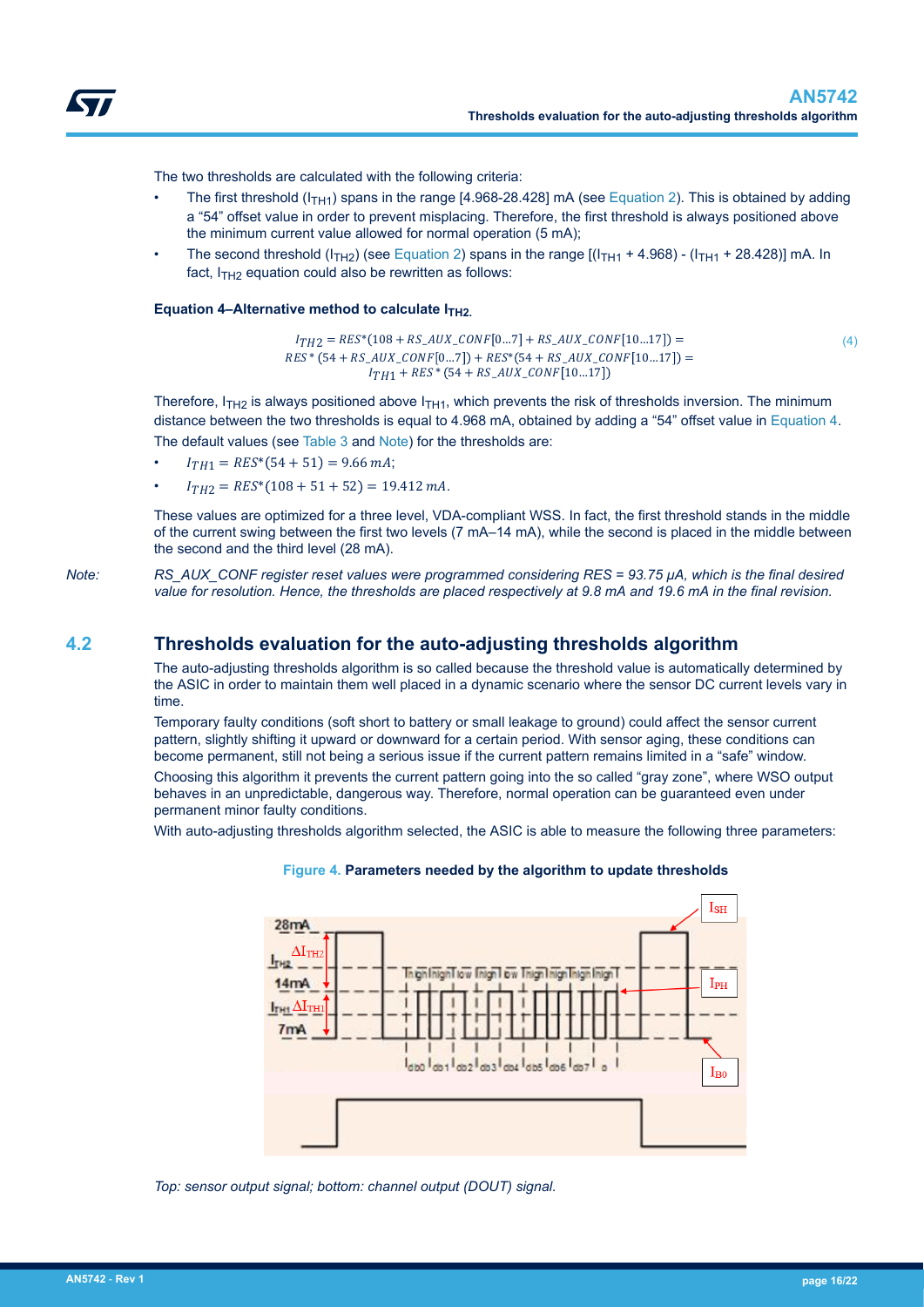- <span id="page-16-0"></span>The sensor base current level ( $I_{B0}$ ), which can be tracked in the range [2.484–20.792] mA (see Note);
- The swing  $(\Delta I_{TH1})$  between the second DC level ( $I_{PH}$ ) and the base current, which can be tracked in the range [4.968–9.2] mA;
- For three level WSS, the swing  $(\Delta I_{TH2})$  between the third DC level ( $I_{SH}$ ) and  $I_{PH}$ , which can be tracked in the range [9.936–18.4] mA.

For each channel, the I<sub>B0</sub> and  $\Delta I$ <sub>TH1</sub> measure are available in a dedicated register (see Section 2.5). The  $\Delta I$ <sub>TH2</sub> value is instead stored in a separate register (see Section 2.6). These registers can be read even if the fixed thresholds algorithm has been selected. Provided that many faults can be identified by polling a dedicated bit into sensor data register, this confers the microcontroller the capability to constantly monitor WSS status by polling the correspondent base current and swings registers in order to determine whether the current levels are in the normal operating window or not.

Having measured the three parameters above described, the ASIC is able to calculate the optimal position for the two thresholds according to the following formulas:

### **Equation 5–Thresholds evaluation formulas for auto-adjusting thresholds algorithm**

$$
\begin{cases}\nI_{TH1} = I_{B0} + \frac{\Delta I_{TH1}}{2} \\
I_{TH2} = I_{B0} + \Delta I_{TH1} + \frac{\Delta I_{TH2}}{2}\n\end{cases}
$$
\n(5)

Observing Equation 5 and considering the parameters' definitions, it is easy to understand that the algorithm places each of the two thresholds in the middle of the relative current swing.

*Note: If the base current goes below 2.484 mA, the open fault is detected and flagged in the sensor data register (RS\_DATA\_RSDR0…3, see paragraph [Section 2.7 \)](#page-6-0). For all WSS types but the standard two level, if the base current exceeds 15.3 mA, the leakage to ground condition is detected and flagged in the sensor data register. For STD 2 level WSS, a comparator on instantaneous current has been implemented: if the sensor current exceeds 23 mA, the leakage to ground condition is detected and flagged in the sensor data register.*

### **4.3 Channel output deglitch filter time selection**

The output current of the sensor can be affected by a considerable noise on the channel (for example thermal noise on the parasitic resistance of the wire, flicker noise generated by integrated devices, etc.). In order to avoid spurious toggling of the channel output (WSOx) due to random crossings of the thresholds during current rise/fall time, a proper deglitch filter has been implemented. The filter time can be configured by programming the dedicated data field in the WSI configuration registers (see [Section 2.2](#page-2-0) ).

The WSOx toggles after the filter time has elapsed respect to the last threshold crossing. In order to determine the deglitch filter time, refer to the following Equation 6:

#### **Equation 6–Channel output deglitch filter time evaluation**

$$
t_{DOUT\_DEG} = 8\mu s + WSIFILT[0...3]*8T_{CK}
$$
\n
$$
(6)
$$

Counter resolution is equal to  $T_{\text{ClK}}$  = 62.5 ns ( $f_{\text{CK}}$  = 16 MHz). The value of deglitch time spans in the range  $[8-15.5]$  µs.

An additional 2 µs latency related to current sensing and conversion blocks must be added to  $t_{DOUT-DEG}$ .

### **Figure 5. Example of deglitched WSOx toggling for 2 level, PWM encoded WSS**

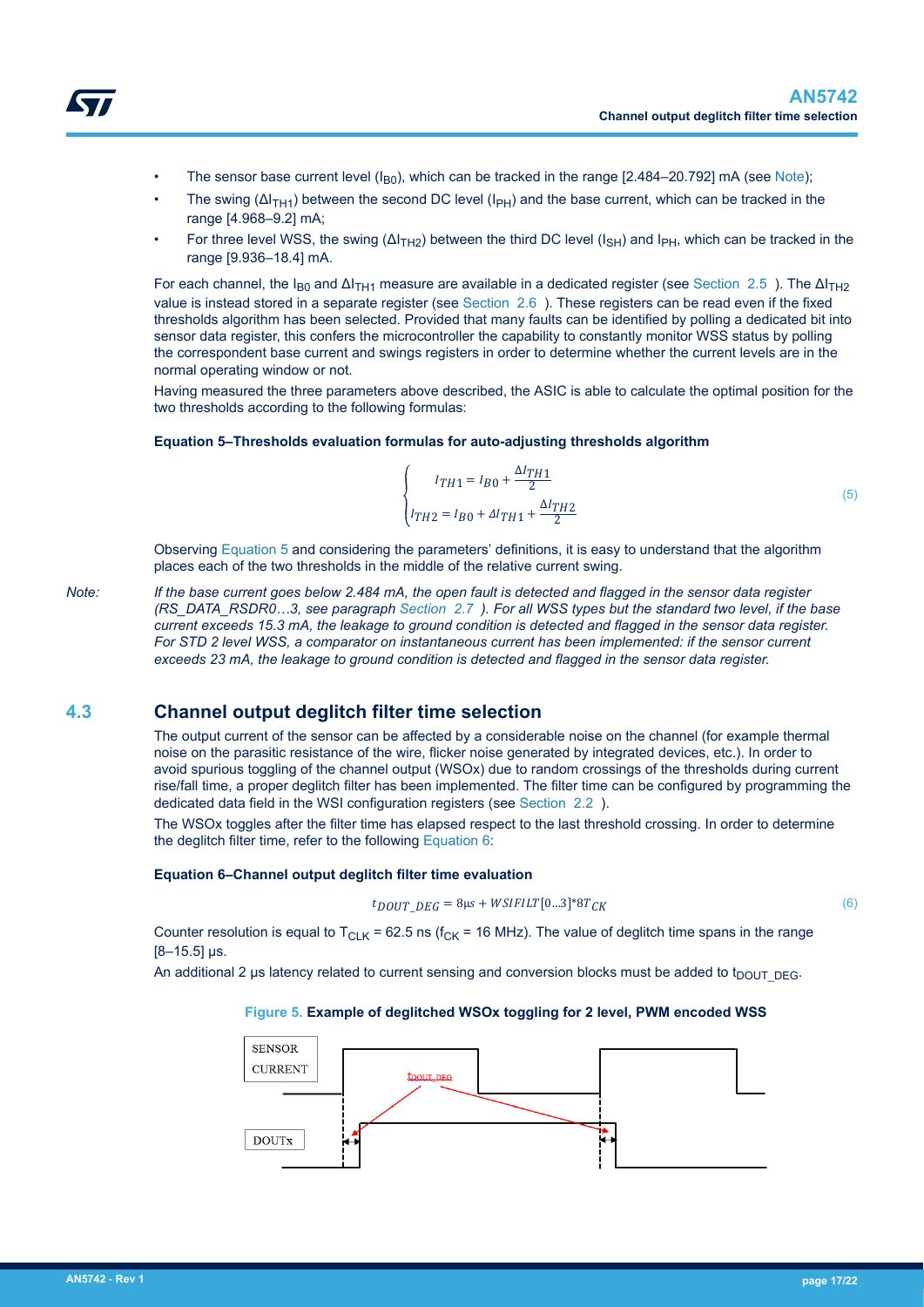## <span id="page-17-0"></span>**Revision history**

### **Table 11. Document revision history**

| Date <sup>1</sup> | <b>Revision</b> | <b>Changes</b>   |
|-------------------|-----------------|------------------|
| 21-Dec-2021       |                 | Initial release. |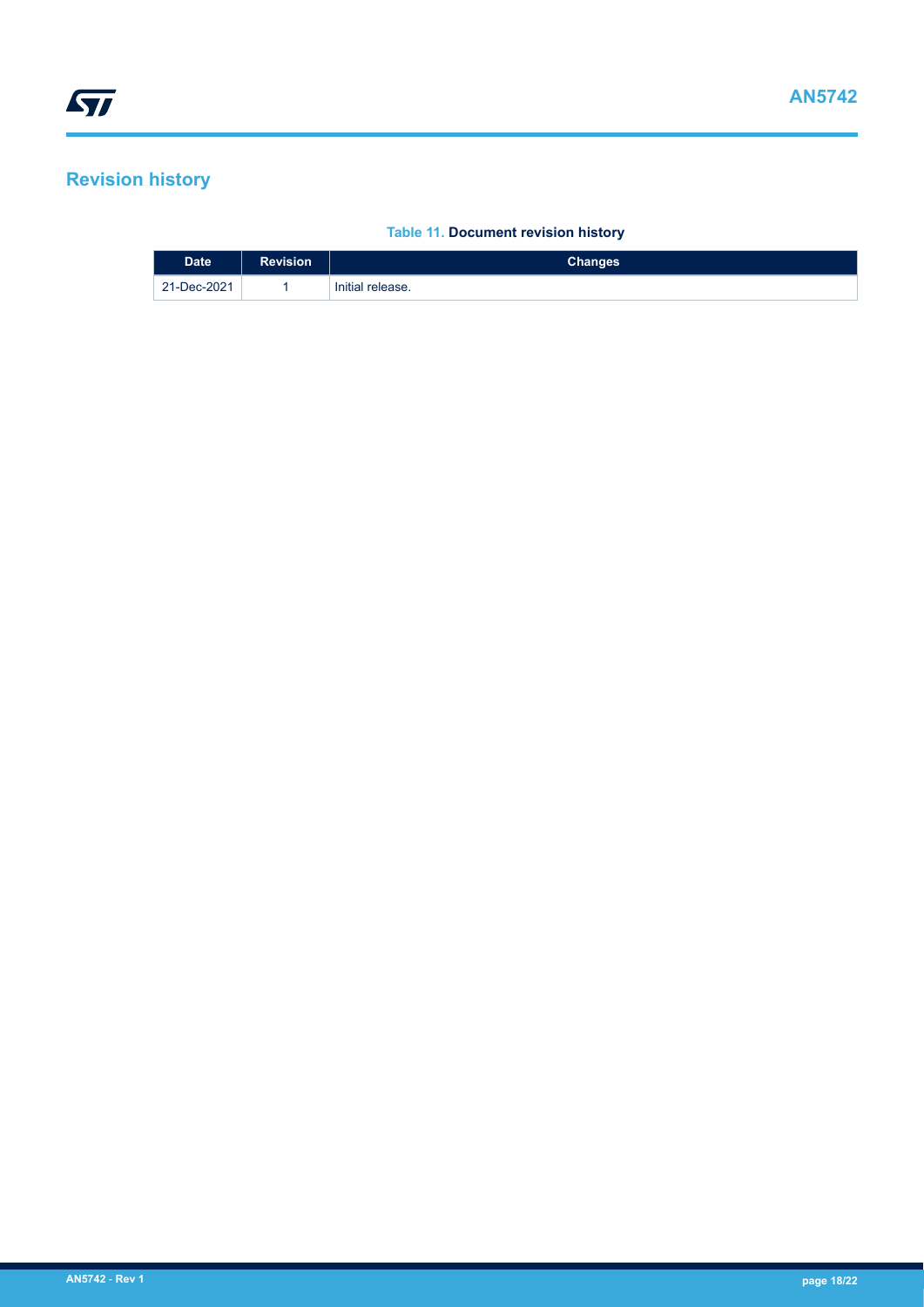## **Contents**

| 1                       |                                                                               |                                                            |                                                                     |  |
|-------------------------|-------------------------------------------------------------------------------|------------------------------------------------------------|---------------------------------------------------------------------|--|
| $\mathbf{2}$            |                                                                               |                                                            |                                                                     |  |
|                         | 2.1                                                                           |                                                            |                                                                     |  |
|                         | 2.2                                                                           |                                                            | Sensor configuration registers (RS_CFG_0_1 and RS_CFG_2_3) 3        |  |
|                         | 2.3                                                                           | WSI fixed thresholds configuration register (RS_AUX_CFG) 5 |                                                                     |  |
|                         | 2.4<br>WSI base current and first swing registers (RS_DATA_RSDR_47)  6<br>2.5 |                                                            |                                                                     |  |
|                         |                                                                               |                                                            |                                                                     |  |
|                         | 2.6                                                                           |                                                            |                                                                     |  |
|                         | 2.7                                                                           |                                                            |                                                                     |  |
|                         |                                                                               | 2.7.1                                                      |                                                                     |  |
|                         |                                                                               | 2.7.2                                                      |                                                                     |  |
| $\overline{\mathbf{3}}$ |                                                                               |                                                            |                                                                     |  |
|                         | 3.1                                                                           |                                                            |                                                                     |  |
|                         | 3.2                                                                           |                                                            |                                                                     |  |
|                         | 3.3                                                                           |                                                            |                                                                     |  |
| 4                       |                                                                               |                                                            | Key formulas for thresholds and deglitch time calculation15         |  |
|                         | 4.1                                                                           |                                                            |                                                                     |  |
|                         | 4.2                                                                           |                                                            | Thresholds evaluation for the auto-adjusting thresholds algorithm16 |  |
|                         | 4.3                                                                           |                                                            |                                                                     |  |
|                         |                                                                               |                                                            |                                                                     |  |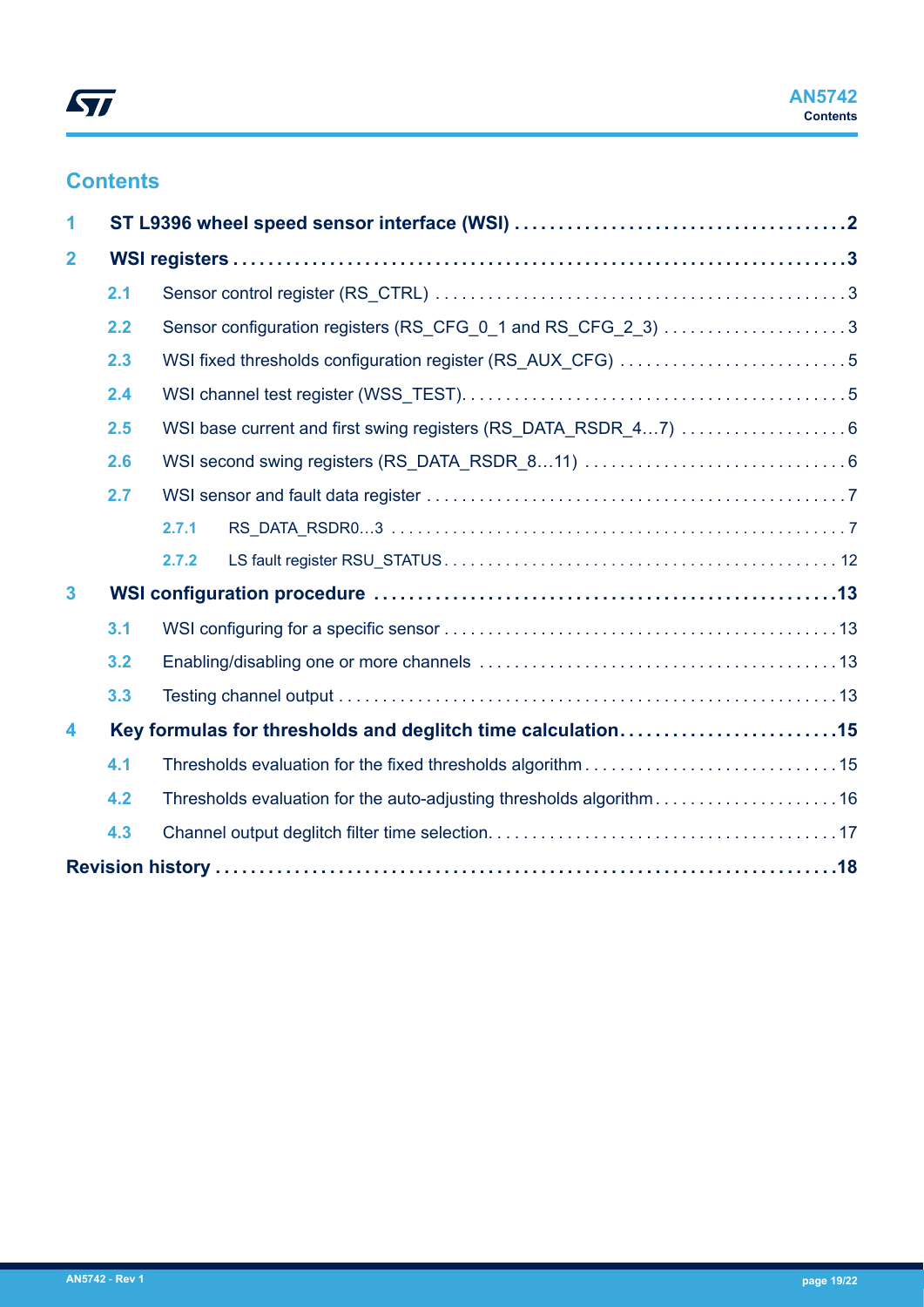## **List of tables**

| Table 1. |                                                                                                                |  |
|----------|----------------------------------------------------------------------------------------------------------------|--|
| Table 2. |                                                                                                                |  |
| Table 3. |                                                                                                                |  |
| Table 4. |                                                                                                                |  |
| Table 5. |                                                                                                                |  |
| Table 6. |                                                                                                                |  |
| Table 7. |                                                                                                                |  |
| Table 8. |                                                                                                                |  |
| Table 9. | Example of CRC evaluation et al., et al., et al., et al., et al., et al., et al., et al., et al., et al., et a |  |
|          |                                                                                                                |  |
|          |                                                                                                                |  |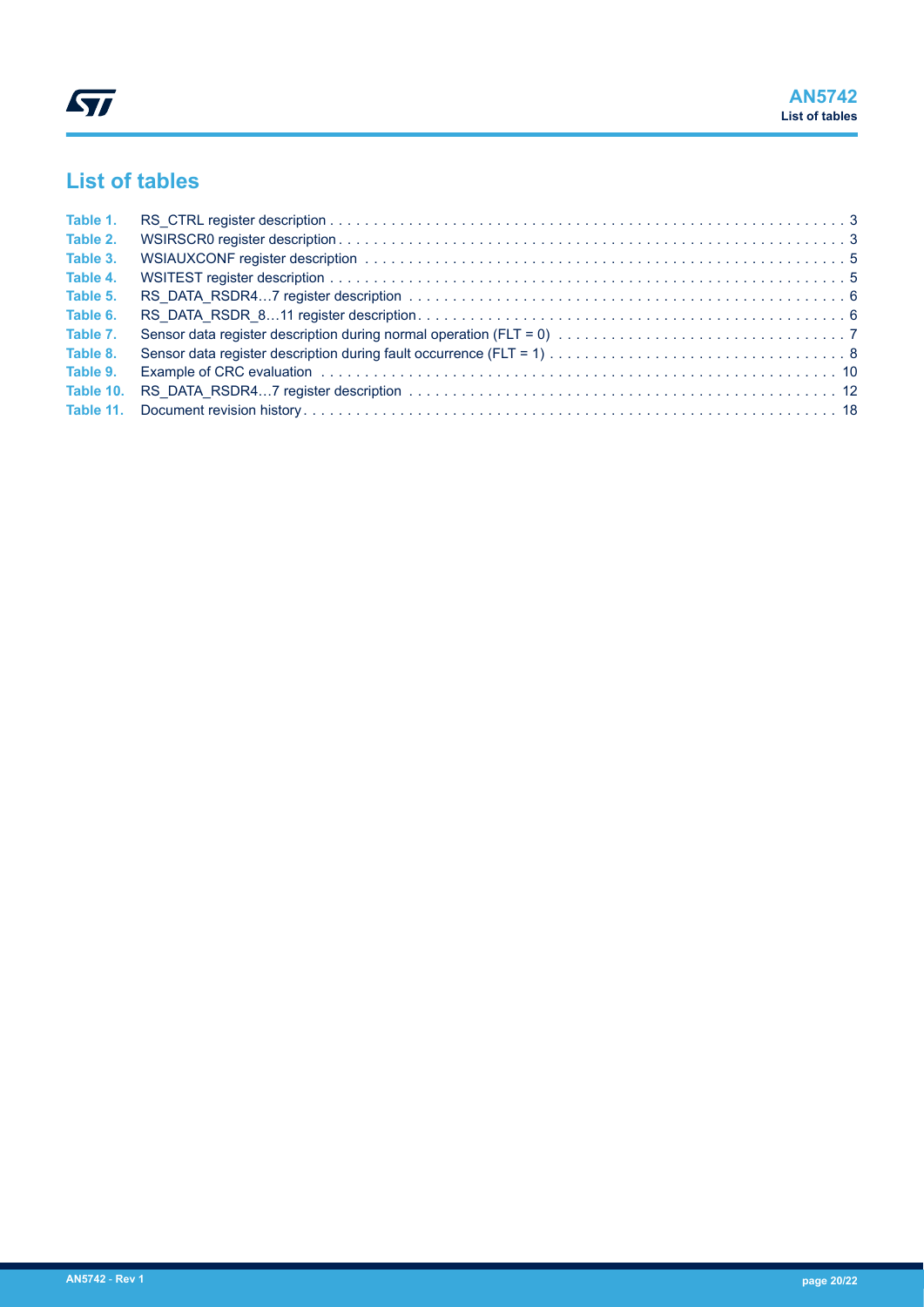# **List of figures**